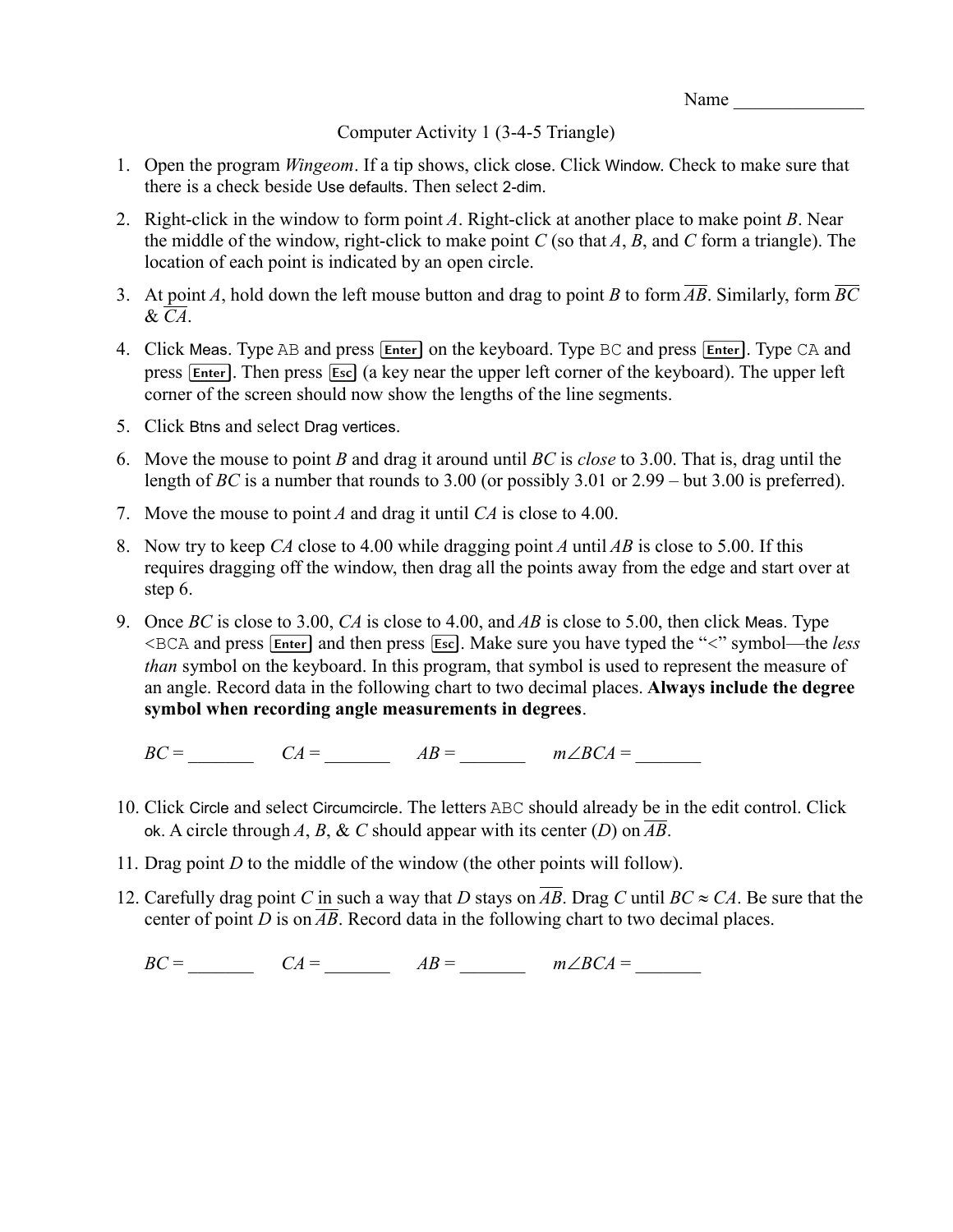Name  $\frac{1}{\sqrt{1-\frac{1}{2}}}\left\lceil \frac{1}{2}\right\rceil$ 

Computer Activity 2 (Equilateral Triangle Construction)

- 1. Open the program *Wingeom*. If a tip shows, click close. Click Window. Check to make sure that there is a check beside Use defaults. Then select 2-dim.
- 2. Right-click in the window to form point *A*. Right-click at another place to make point *B*.
- 3. At point *A*, hold down the left mouse button and drag to point *B* to form *AB*.
- 4. Click Circle. Select Radius-center. Make sure the window says "centered at B".
- 5. Click to the left of the words "circle through" to place a bullet there. Type A. Click draw. The program might automatically change the zoom level to fit the circle on the screen.
- 6. While in the same window, change the top line to say "centered at A" and change the next line to say "circle through  $B$ ". Click draw. Then press  $\overline{Esc}$ .
- 7. Click Point. Choose Intersection. Then choose Circle-Circle. In the top window, select center B; through A. In the bottom window, select center A; through B. Click mark. Press  $\overline{\text{Esc}}$ .
- 8. At point *A*, hold down the left mouse button and drag to point *C* to form  $\overline{AC}$ . Likewise form  $\overline{BC}$ .
- 9. Click Meas. Type <CAB and press [Enter]. Type <ABC and press [Enter]. Type <BCA and press Enter]. Press [Esc]. Record data in the following chart to *two* decimal places.

 $m\angle CAB =$   $m\angle ABC =$   $m\angle BCA =$ 

- 10. Form *CD*. Click Point. Choose Intersection. Then choose Line-Line. Make sure the one line is AB and the other line is  $CD$ . Click mark. Press  $\overline{Esc}$ .
- 11. Click Meas. Type AB/BC and press [Enter]. Type BE/BC and press [Enter]. Type CE/BC and press Enter]. Type (BE/BC) ^2 + (CE/BC) ^2 and press  $[Enter]$ . Type <CEB and press  $[Enter]$ . Type <BCE and press **Enter**. Press **Esc**. Record data in the following chart to *three* decimal places.

 $\frac{AB}{BC}$  = \_\_\_\_\_\_ *BE* = \_\_\_\_\_ *CE* = \_\_\_\_\_ *m∠CEB* = \_\_\_\_\_ ( *BE BC* ) <sup>2</sup>+( *CE BC* ) 2 = \_\_\_\_\_\_\_ *mBCE* = \_\_\_\_\_\_\_

12. Click Btns. Select Drag vertices. Drag point *A* around. How many of the measurements change as point *A* is dragged around?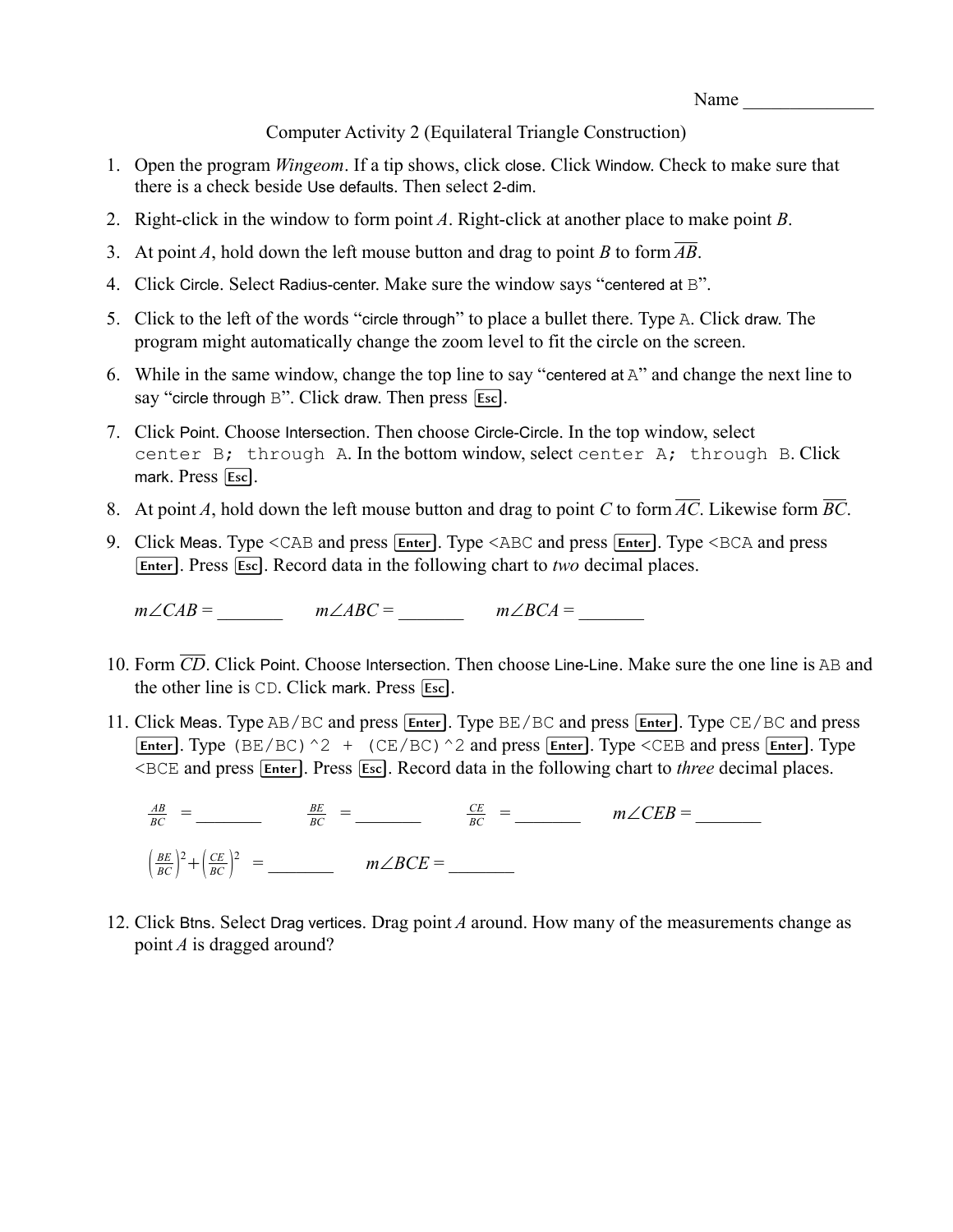Name  $\qquad \qquad$ 

Computer Activity 3 (Euclid's Compass)

- 1. Open the program *Wingeom*. If a tip shows, click close. Click Window. Check to make sure that there is a check beside Use defaults. Then select 2-dim.
- 2. Right-click in the window to form point *A*. Right-click at other places to mark points *B* & *C* such that the three points form a triangle.
- 3. At point *A*, hold down the left mouse button and drag to point *B* to form *AB*. Also form *AC*.
- 4. Click Circle. Select Radius-center. This brings up the draw circle or arc dialog box. Make sure the window says "centered at C".
- 5. Click to the left of the words "circle through" to place a bullet there. Type A. Click draw. The program might automatically change the zoom level to fit the circle on the screen.
- 6. While in the same window, change the top line to say "centered at A" and change the next line to say "circle through  $\mathbb{C}$ ". Click draw. Then press  $\overline{\text{Esc}}$ .
- 7. Click Point. Choose Intersection. Then choose Circle-Circle. In the top window, select center C; through A. In the bottom window, select center A; through C. Click mark. Press  $\overline{Esc}$ . Form  $\overline{AD}$  and  $\overline{CD}$ .
- 8. Click Btns. Select Drag vertices. Drag points around so that it is obvious that *AB* < *AC*.
- 9. Click Line and select Extensions. Type AD, CD. Click ok. This forms  $\overline{AD} \& \overline{CD}$ .
- 10. Click Circle. Select Radius-center. Make sure the window says "centered at A". Make sure there is a bullet to the left of the words "circle through". Make sure it says "circle through B". Click draw. Write the names of all the points in the diagram.
- 11. Click Point. Choose Intersection. Then choose Line-Circle. This brings up the intersection dialog box. Type AD for the line. Select center A; through B. Click mark. What letter did the computer assign to the point just marked?
- 12. Using the draw circle or arc dialog box, draw a circle centered at *D* that passes through the point just marked. Click close.
- 13. In the intersection dialog box, select that circle. Type CD for the line. Mark the points of intersection of the circle and line *CD*. Click close.
- 14. Click Meas. Type AB and press **Enter**. Type CI and press **Enter**. Type CH and press **Enter**. Press **[Esc]**. Which length is the same as *AB*?
- 15. Drag point *B* so that *AB* > *AC*. Which length is the same as *AB*?
- 16. Look at the circle centered at *D* (i.e.,  $\odot$ *D*). Observe that it intersects  $\overrightarrow{CD}$  at two points. Drag point *C* until the circle centered at *D* intersects  $\overrightarrow{CD}$  at only 1 point. Which length is undefined?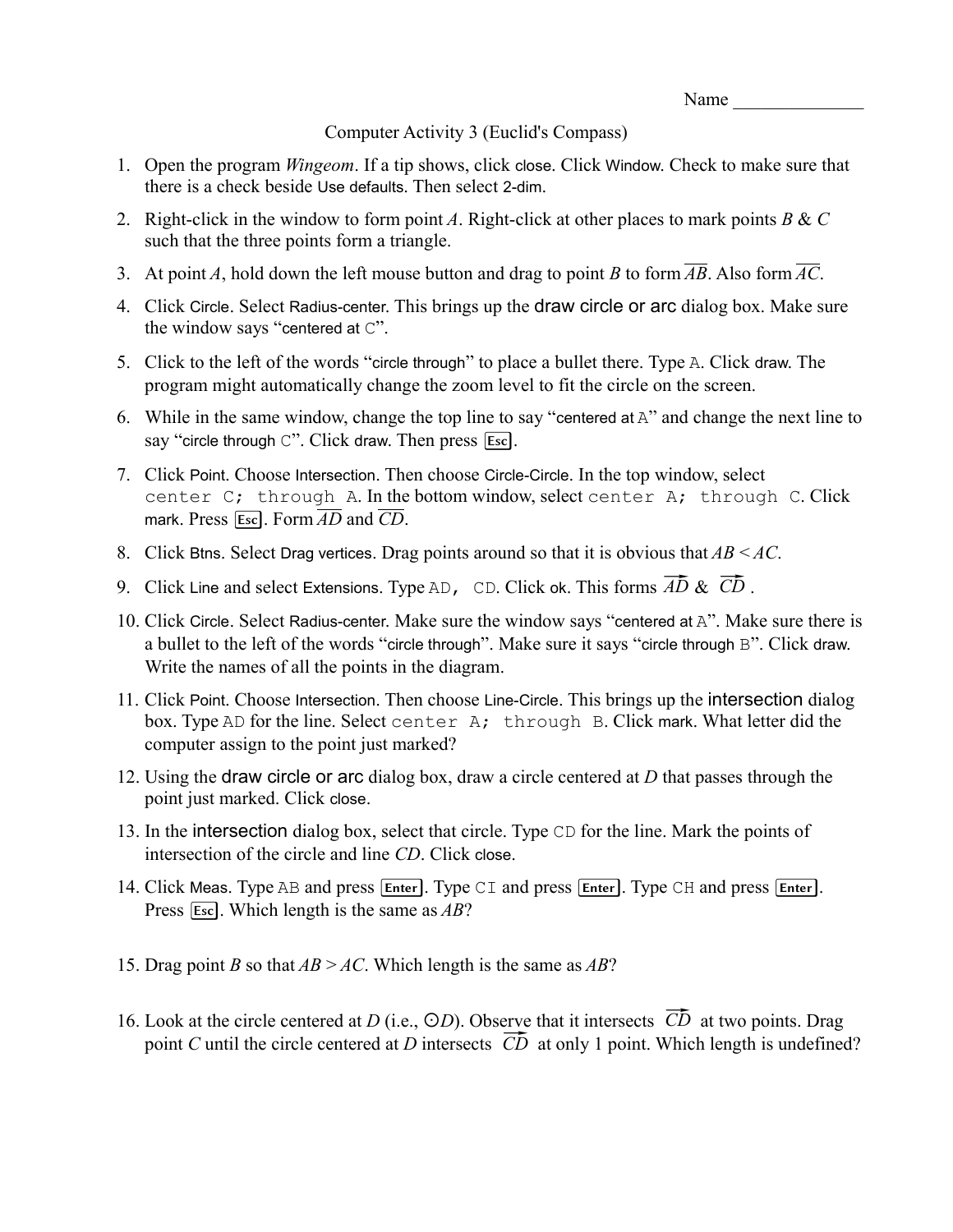### Computer Activity 4 (SSS Construction)

- 1. Open the program *Wingeom*. If a tip shows, click close. Click Window. Check to make sure that there is a check beside Use defaults. Then select 2-dim.
- 2. Right-click in the window to form points *A*, *B*, *C*, *D*, & *E*. so they are arranged as a pentagon.
- 3. Form *AB*, *AC*, *BC*, & *ED*.
- 4. Click Line and select Extensions. Type ED. Click ok. This forms  $\overline{ED}$ .
- 5. Click Circle. Select Radius-center. Make sure the window says "centered at E" and make sure there is a bullet beside "circle radius". Type AB for the circle radius. Click draw.
- 6. Click Point. Choose Intersection. Then choose Line-Circle. Type ED for the line and select the  $circle.$  Click mark. Press  $\overline{Esc}$ .
- 7. Draw a circle centered at the point just marked and with radius *BC*.
- 8. Draw a circle centered at *E* and with radius *AC*. Click close.
- 9. Click Point. Choose Intersection. Then choose Circle-Circle. Select a different circle in each window (do **not** select center E; through F) and click mark. Click close.
- 10. Form  $\overline{EK}$  &  $\overline{GK}$ .
- 11. Click Meas. Type AB and press Enter. Also do this for  $BC, AC, GK, EK, \& EG$ . Press Esc.
- 12. Click Btns. Select Drag vertices. Drag *A* so that *AB*, *BC*, & *AC* are all different.
- 13. Which length is the same as *AB*?
- 14. Which length equals *BC*?
- 15. Which length equals *AC*?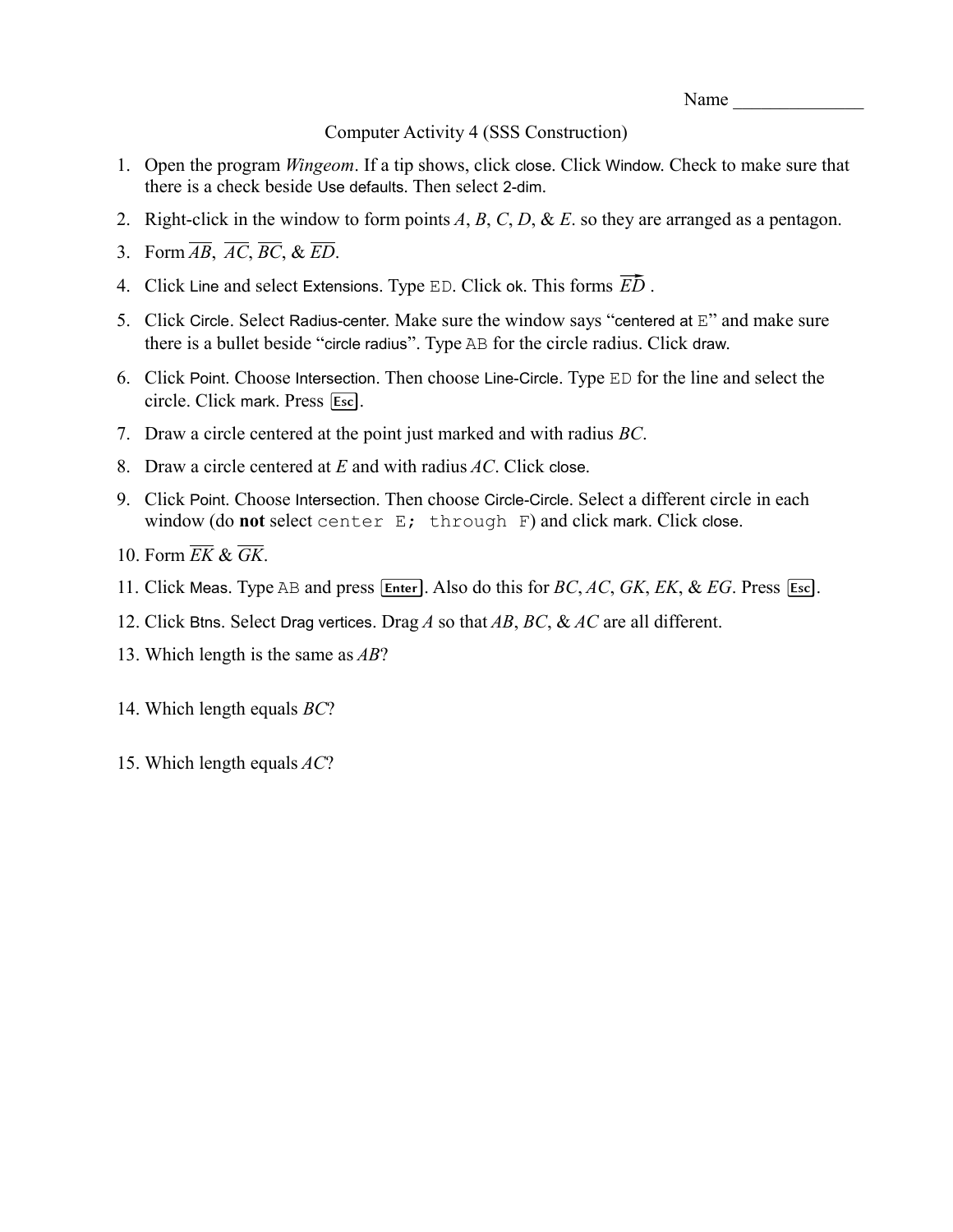Name  $\frac{1}{\sqrt{1-\frac{1}{2}}\cdot\frac{1}{\sqrt{1-\frac{1}{2}}}}$ 

## Computer Activity 5 (Orthocenters)

- 1. Open the program *Wingeom*. If a tip shows, click close. Click Window. Check to make sure that there is a check beside Use defaults. Then select 2-dim.
- 2. Right-click in the window to form points *A*, *B*, & *C* in the shape of a triangle.
- 3. Click Line and select Lines. Type AB, BC, CA. Click ok.
- 4. Click Line and choose Perpendiculars and choose Altitudes.
- 5. Draw the perpendicular to line *AB* from point *C*. Then draw the perpendicular to line *BC* from *A*. Then draw the perpendicular to line *CA* from *B*. Then click close.
- 6. Click Btns. Select Drag vertices. Drag *A*, *B*, or *C* around so that the intersection of the altitudes is inside the triangle.
- 7. Click Line and select Extensions. Type AE, EA, BF, FB, CD, DC. Click ok.
- 8. Click Edit. Select Highlights and then Markings. In the where box, type ADC. For the type, choose perp bracket. Click mark. Then type AFB and click mark. Then type AEB and click mark. Press **Esc**.
- 9. Notice that the three altitudes of Δ*ABC* intersect at a single point. That point is the **orthocenter** of Δ*ABC*. Click Point. Choose Special. Then choose Orthocenter. Make sure that ABC is in the edit control. Click ok. This marks the orthocenter of Δ*ABC* with point *G*.
- 10. Click Meas. Type <ACB and press **Enter**]. Press **Esc**. Drag point *C* so that it is on point *G*. What is  $m\angle ACB$  to two decimal places?
- 11. Drag *A* so that *G* is outside Δ*ABC* and *C* is inside Δ*ABG*. What point in the diagram is the orthocenter of Δ*ABG*?
- 12. What point is the orthocenter of Δ*ACG*? It may help to drag points around.
- 13. What point is the orthocenter of Δ*BCG*?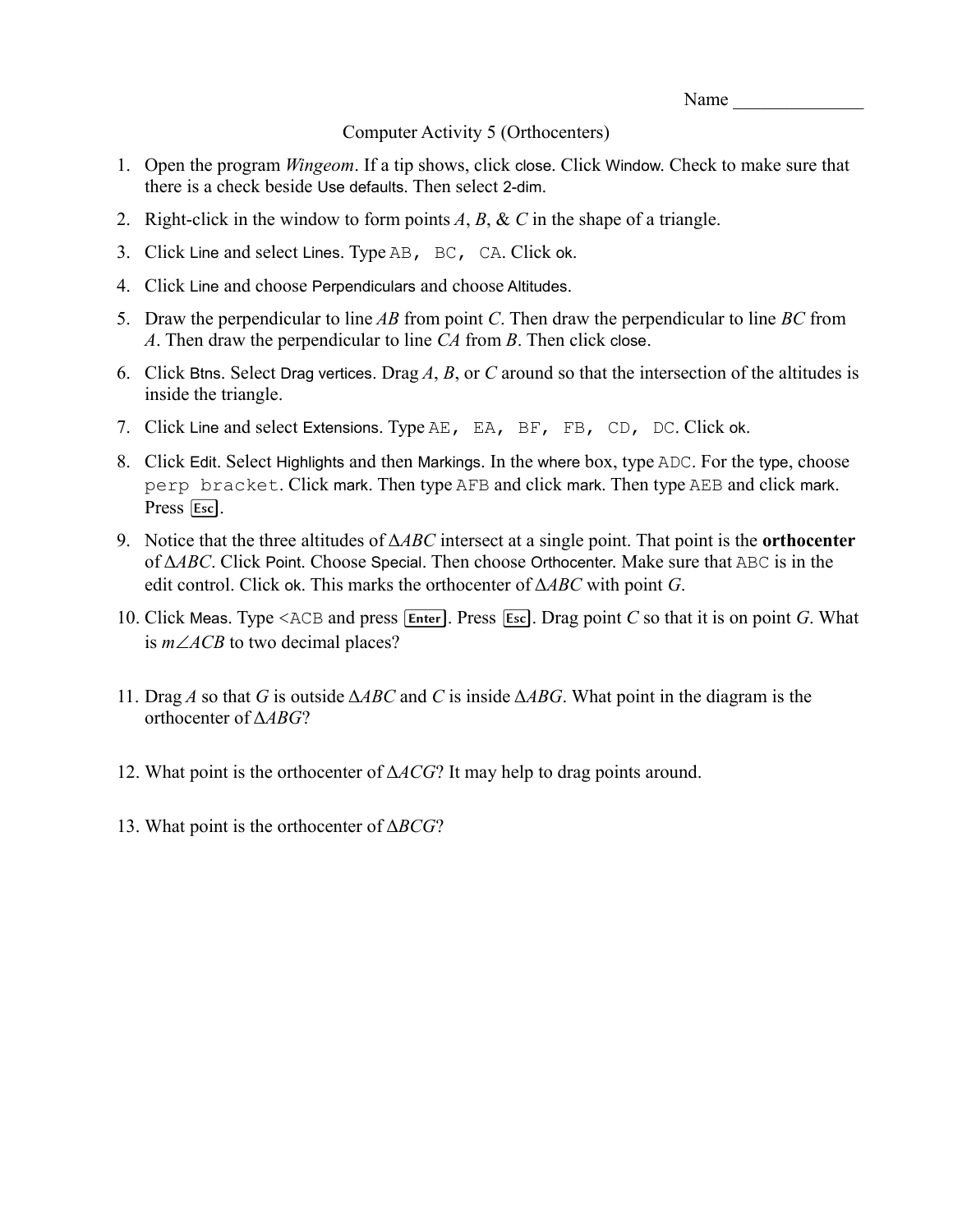Name \_\_\_\_\_\_\_\_\_\_\_\_\_\_

### Computer Activity 6 (Incenter)

- 1. Open the program *Wingeom*. If a tip shows, click close. Click Window. Check to make sure that there is a check beside Use defaults. Then select 2-dim.
- 2. Right-click in the window to form points A, B, & C in the shape of a triangle. Form  $\overline{AB}$ ,  $\overline{BC}$ , and *CA*.
- 3. Click Line. Choose Angles. Then choose Bisect old. Type ABC, BCA, CAB and click ok.
- 4. Notice that the three angle bisectors intersect at a single point. That point is the **incenter** of Δ*ABC*. Click Point. Choose Special. Then choose Incenter. Make sure that ABC is in the edit control. Click ok. This marks the incenter of Δ*ABC* with point *G*.
- 5. Click Line and choose Perpendiculars and choose Altitudes. Draw the perpendicular to line *AB* from point *G*. Click close.
- 6. The **incenter** is the center of the circle inscribed in the triangle. The sides of the triangle are tangent to that circle. Click Circle. Choose Radius-center. Draw the circle centered at *G* that passes through *H*. Click close.
- 7. Click Meas. Type ABC and press **Enter**. This calculates the area of polygon ABC. Type [per] (ABC) and press **Enter**]. This calculates the perimeter of polygon *ABC*. Type [per](ABC)/2 and press **Enter**]. This calculates the semiperimeter of ΔABC. Type GH and press **Enter**. This calculates the radius of the incircle. Press **Esc**.
- 8. Click Btns. Select Drag vertices. Drag *A*, *B*, or *C* around until *GH* is close to 1.00.
- 9. To two decimal places, what is the area of Δ*ABC*? What is the semiperimeter of Δ*ABC*?
- 10. Drag *A*, *B*, or *C* around until *GH* is close to 1.50.
- 11. Click Meas. Type GH\* [per](ABC)/2 and press [Enter]. Type GH\* [per](ABC)/(2\*ABC) and press **Enter**. Press **Esc**. To two decimal places, what is the value of the last measurement?
- 12. Drag *A*, *B*, or *C* around until *GH* is close to 2.00. What is the relationship between the perimeter and the area of the triangle?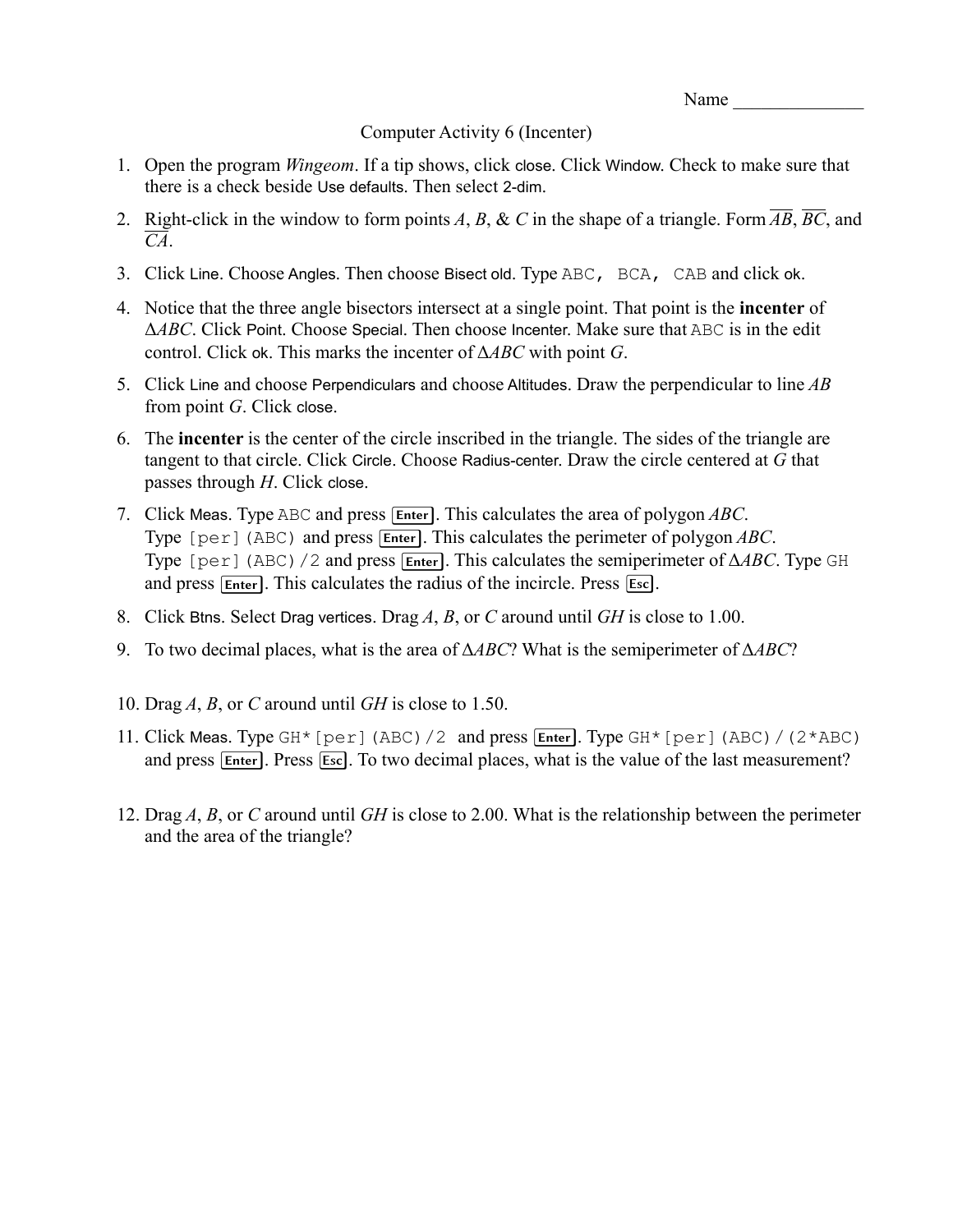Name  $\frac{1}{\sqrt{1-\frac{1}{2}}\cdot\frac{1}{\sqrt{1-\frac{1}{2}}}}$ 

Computer Activity 7 (Circumcenter, Orthocenter, and Centroid)

- 1. Open the program *Wingeom*. If a tip shows, click close. Click Window. Check to make sure that there is a check beside Use defaults. Then select 2-dim.
- 2. Right-click in the window to form points A, B, & C in the shape of a triangle. Form  $\overline{AB}$ ,  $\overline{BC}$ , and *CA*.
- 3. Click Line. Choose Perpendiculars. Then choose Perpendicular bisectors. Type AB, BC, CA and then click ok.
- 4. Notice that the perpendicular bisectors intersect at a single point. That point is the **circumcenter** of Δ*ABC*. Click Point. Choose Special. Then choose Circumcenter. Make sure that ABC is in the edit control. Click ok. This marks the *circumcenter* of Δ*ABC* with point *J*.
- 5. The circumcenter of Δ*ABC* is the center of the circle that passes through all three vertices of the triangle. Click Circle. Choose Radius-center. Draw the circle centered at *J* that passes through *A*. Click close.
- 6. Click Btns. Select Drag vertices. Drag *A*, *B*, or *C* around until *J* is on *AB*.
- 7. Click Meas. Type <ACB and press **Enter**. Type AJ/AB and press **Enter**. Press **Esc**. To two decimal places, what is  $m\angle ACB$ ? What is  $\frac{AJ}{AB}$ ?
- 8. Drag *A*, *B*, or *C* around until *J* is outside of Δ*ABC.*
- 9. Click Point. Choose Special. Then choose Orthocenter. Make sure that ABC is in the edit control. Click ok. This marks the *orthocenter* of Δ*ABC* with point *K*.
- 10. Suppose a convex polygon is cut out of stiff paper or cardboard. Then suppose someone holds the polygon flat and attempts to balance the polygon on the tip of a pencil. The point at which the polygon balances is called the **centroid**. Click Point. Choose Special. Then choose Polygon centroid. Make sure that ABC is in the edit control. Click ok. This marks the *centroid* of Δ*ABC* with point *L*.
- 11. Click Meas. Type JL and press **Enter**. This measures the distance from the circumcenter to the centroid. Type LK and press **Enter**. This measures the distance from the centroid to the orthocenter. Type LK/JL and press **Enter**. Type LB/HL and press **Enter**. Type LC/DL and press **Enter**. Type LA/FL and press **Enter**. Press **Esc**. What is the  $\frac{LK}{JL}$  to two decimal places?
- 12. Drag *A*, *B*, or *C* around until *J* is inside of  $\triangle ABC$ . What is the  $\frac{LK}{JL}$  to two decimal places?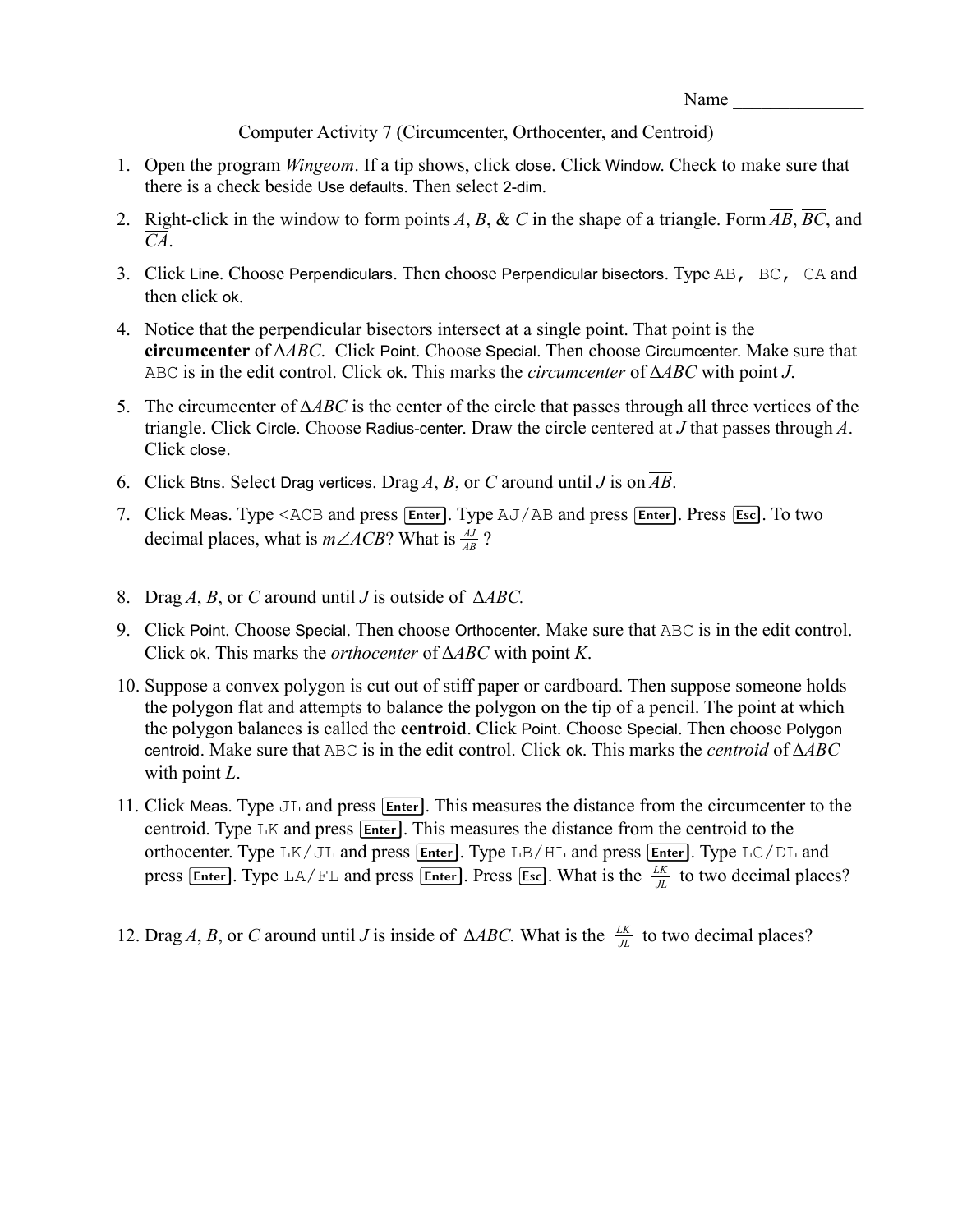Computer Activity 8 (Inscribed Angles and Cyclic Quadrilaterals)

- 1. Open the program *Wingeom*. If a tip shows, click close. Click Window. Check to make sure that there is a check beside Use defaults. Then select 2-dim.
- 2. Right-click in the window to form points A, B, & C in the shape of a triangle. Form  $\overline{AB}$ ,  $\overline{BC}$ , and *CA*.
- 3. Click Point. Choose Special. Then choose Circumcenter. Make sure that ABC is in the edit control. Click ok. This marks the circumcenter of Δ*ABC* with point *D*.
- 4. Click Circle. Choose Radius-center. Draw the circle centered at *D* that passes through *A*. Click close.
- 5. Click Meas. Type <ACB and press **Enter**]. Type <ADB and press **Enter**]. Type <ACB/<ADB and press **Enter**. Press **Esc**. To two decimal places, what is the value of  $\frac{m \angle ACB}{m \angle ADB}$ ?
- 6. Right-click somewhere *on* the circle that is *not* on the same side of  $\overline{AC}$  as is *B*. This places point *E* on the circle. Form  $\overline{EA}$  &  $\overline{EB}$ .
- 7. Click Btns. Select Drag vertices. Drag *E* along the circle. If *E* was correctly placed, then it should stay on the circle as it is dragged even if you try to drag it off the circle. When done dragging, be sure *E* is not on the same side of  $\overline{AC}$  as *B*. If *E* doesn't stay on the circle as *E* is dragged, then follow these instructions:

Click Edit and select Undo. Click Edit and select Undo. Click Edit and select Undo. Point *E* should now be gone. Click Btns and select Segments. Now start again at step 6.

- 8. Click Meas. Type <AEB and press [Enter]. Type <ACB/<AEB and press [Enter]. Press [Esc]. What is the value of the ratio to two decimal places?
- 9. Click Line. Choose Segments. Type EC. Click ok.
- 10. Click Meas. Type <AEC+<ABC and press **Enter**]. Press **Esc**. To two decimal places, what is  $m\angle AEC + m\angle ABC$ ?
- 11. Since quadrilateral *ABCE* is inscribed in a circle, it is called a *cyclic quadrilateral*. For a cyclic quadrilateral,  $Area = \sqrt{(s-a)(s-b)(s-c)(s-d)}$  where  $s = \frac{a+b+c+d}{2}$  $\frac{1+c+d}{2}$  = *semiperimeter*. To assist in doing calculations, a user-defined formula will be created in *Wingeom*. This formula will take the semiperimeter of *ABCE* and subtract the length of the indicated side. *Do not type any spaces when following the instructions in these paragraphs*. Click Edit and select Functions. In the "name" box type s. In the "name(x) =" box type  $[per]$  (ABCE) /2-x. Press  $[Enter]$ . In the box under the enter button should be the expression  $S(X) = [PER](ABCE)/2-X$ . Click close.
- 12. Click Meas. Type [s](AB)  $*(s]$  (BC)  $*(s]$  (CE)  $*(s]$  (EA) and press Enter]. Type ABCE^2 and press **Enter**. Press **Esc**. What do you observe about these two values?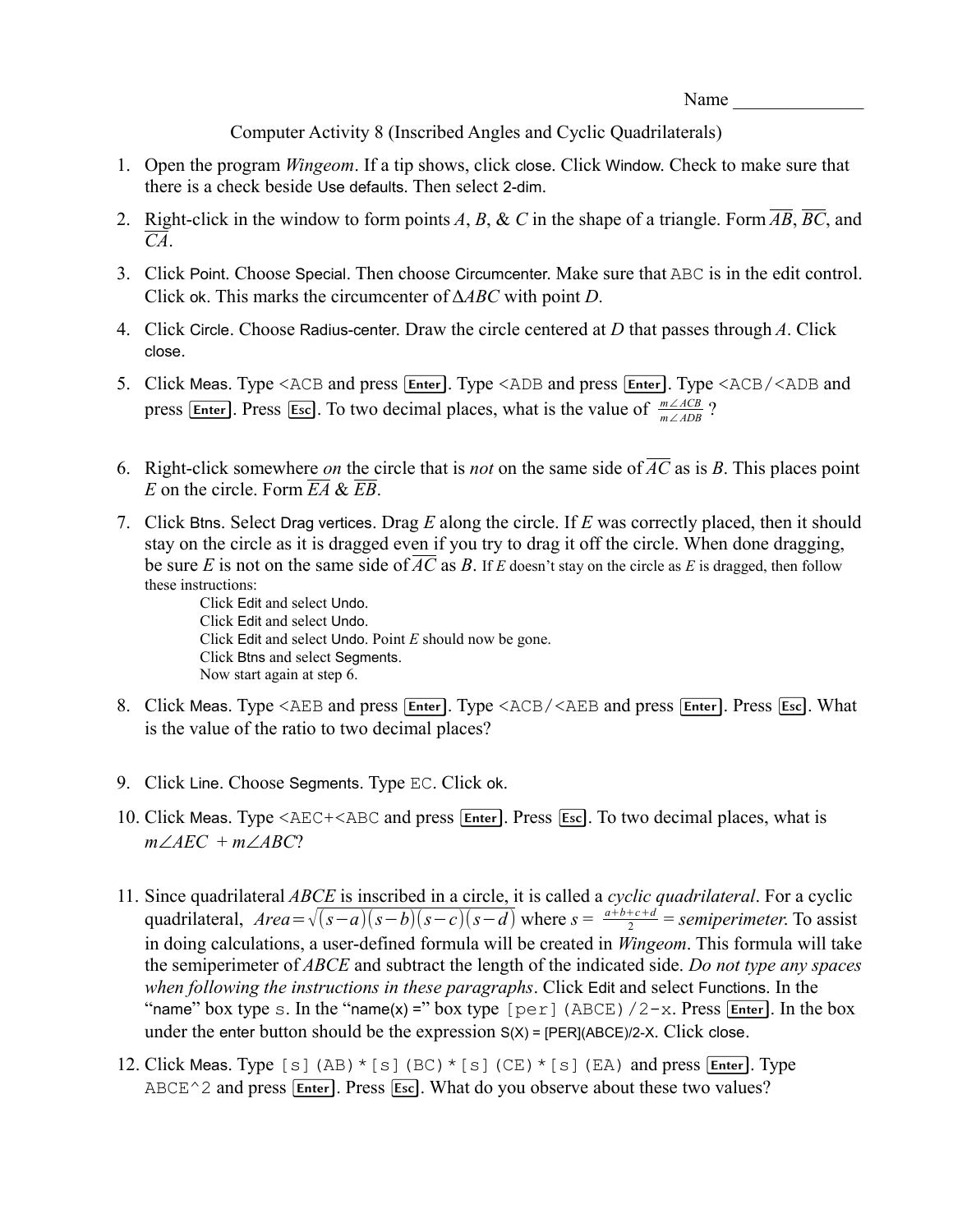Name  $\frac{1}{\sqrt{1-\frac{1}{2}}\cdot\frac{1}{\sqrt{1-\frac{1}{2}}}}$ 

## Computer Activity 9 (Midsegment Triangle and Centroid)

- 1. Open the program *Wingeom*. If a tip shows, click close. Click Window. Check to make sure that there is a check beside Use defaults. Then select 2-dim.
- 2. Right-click in the window to form points A, B, & C in the shape of a triangle. Form  $\overline{AB}$ ,  $\overline{BC}$ , and *CA*.
- 3. Click Point. Choose on Segment. Make sure that the "relative to segment" box says BC and the "coordinate" box says  $1/2$ . Click mark to mark the midpoint of  $\overline{BC}$  with point *D*. Then mark the midpoint of  $\overline{AC}$  with *E*. Then mark the midpoint of  $\overline{AB}$  with *F*. Click close.
- 4. Form *AD*, *BE*, *CF*, *DE*, *EF*, and *FD*. The first three line segments are the **medians** of Δ*ABC*. The last three line segments are the **midsegments** of Δ*ABC* and form the **midsegment triangle**.
- 5. Observe that the three medians intersect at a single point. That point is the **centroid** of Δ*ABC*. Click Point. Choose Special. Then choose Polygon centroid. Make sure that DEF is in the edit control. Click ok. This marks the centroid of Δ*DEF* with point *G*. Observe that the centroid of the midsegment triangle is the same as the centroid of the original triangle.
- 6. Click Meas. Type AB/DE and press **Enter**. Press **Esc**. To two decimal places, what is  $\frac{AB}{DE}$ ?
- 7. Click Point. Choose Intersection. Then choose Line-Line. Mark the intersection of  $\overline{AD}$  &  $\overline{EF}$ . Then mark the intersection of  $\overline{BE}$  &  $\overline{DF}$ . Then mark the intersection of  $\overline{CF}$  &  $\overline{DE}$ . Click close.
- 8. Click Meas. Type AD/DG and press [Enter]. Type AD/DH and press [Enter]. Type DH/GH and press **Enter**. Press Esc. To two decimal places, write the values of those three ratios in order.
- 9. Click Circle. Select Circumcircle. Type ABC, DEF, HIJ. Click ok. Click Line. Select Segments. Type KL and click ok.
- 10. Click Btns and select Drag vertices. Then drag  $A$ ,  $B$ , or  $C$  until  $\angle ACB$  is clearly obtuse and points *K*, *L*, & *M* are outside of Δ*ABC*. Observe that it looks like *M* is on *KL*. Click Meas. Type KL/KM and press  $\overline{\text{Enter}}$ . Press  $\overline{\text{Esc}}$ . Write the value of that ratio to two decimal places.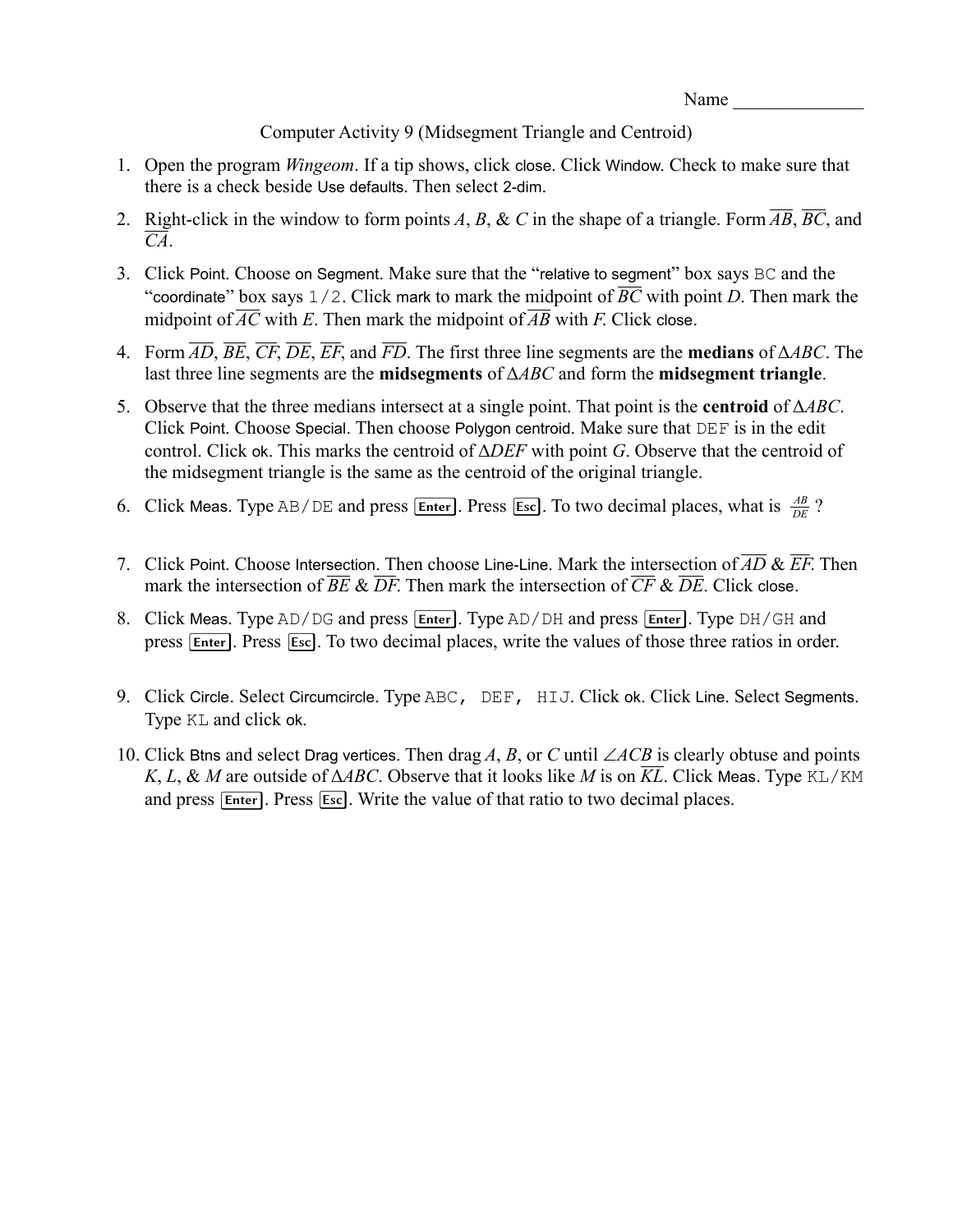# Computer Activity 10 (Polyhedra and Euler)

- 1. Open the program *Wingeom*. If a tip shows, click close. Click Window. Check to make sure that there is a check beside Use defaults. This time, select **3-dim**. Click Units and select Polyhedral and choose Classics. In the list box, regular tetrahedron should be selected. Click build. Click close. Press any one of the arrow keys on the keyboard. The solid should rotate. Try pressing another arrow key, and then another, and then another. How many faces does this solid have? How many edges? How many vertices? Calculate  $F + V - E$  where  $F =$  number of faces,  $V =$  number of vertices, and  $E =$  number of edges.
- 2. Click the close button (the x) in the upper right corner of the window. When a window asks if changes should be saved, **click no**. Again, click Window and select 3-dim. Click Units and select Polyhedral and choose Classics. In the list box, choose regular octahedron. Click build. Click close. Use arrow keys to rotate the solid. In order, write the number of faces, edges, and vertices. Calculate  $F + V - E$ .
- 3. Click the close button (the x) in the upper right corner of the window. When a window asks if changes should be saved, **click no**. Again, click Window and select 3-dim. Click Units and select Polyhedral and choose Classics. In the list box, choose regular dodecahedron. Click build. Click close. Use arrow keys to rotate the solid. In order, write the number of faces, edges, and vertices. Calculate  $F + V - E$ .
- 4. Click the close button (the x) in the upper right corner of the window. When a window asks if changes should be saved, **click no**. Again, click Window and select 3-dim. Click Units and select Polyhedral and choose Classics. In the list box, choose regular icosahedron. Click build. Click close. Use arrow keys to rotate the solid. How many faces meet at each vertex? How many faces does this solid have?
- 5. Click the close button (the x) in the upper right corner of the window. When a window asks if changes should be saved, **click no**. Again, click Window and select 3-dim. Click Units and select Polyhedral and choose Classics. Select Archimedean. In the list box, choose truncated cube. Click build. Click close. Name the two shapes used for the faces of this polyhedron.
- 6. Use arrow keys to rotate the solid. In order, write the number of faces, edges, and vertices. Calculate  $F + V - E$ .
- 7. Click the close button (the x) in the upper right corner of the window. When a window asks if changes should be saved, **click no**. Again, click Window and select 3-dim. Click Units and select Polyhedral and choose Antiprism. Type 4 for the number of base edges. Click build. Click close. Use the arrow keys on the keyboard to move the polyhedron around. How many vertices does it have? How many edges does it have?
- 8. Click the close button (the x) in the upper right corner of the window. When a window asks if changes should be saved, **click no**. Again, click Window and select 3-dim. Click Units and select Polyhedral and choose Prism. Type 4 for the number of base edges. Click build. Click close. Use the arrow keys on the keyboard to move the polyhedron around. How many vertices does it have? How many edges does it have?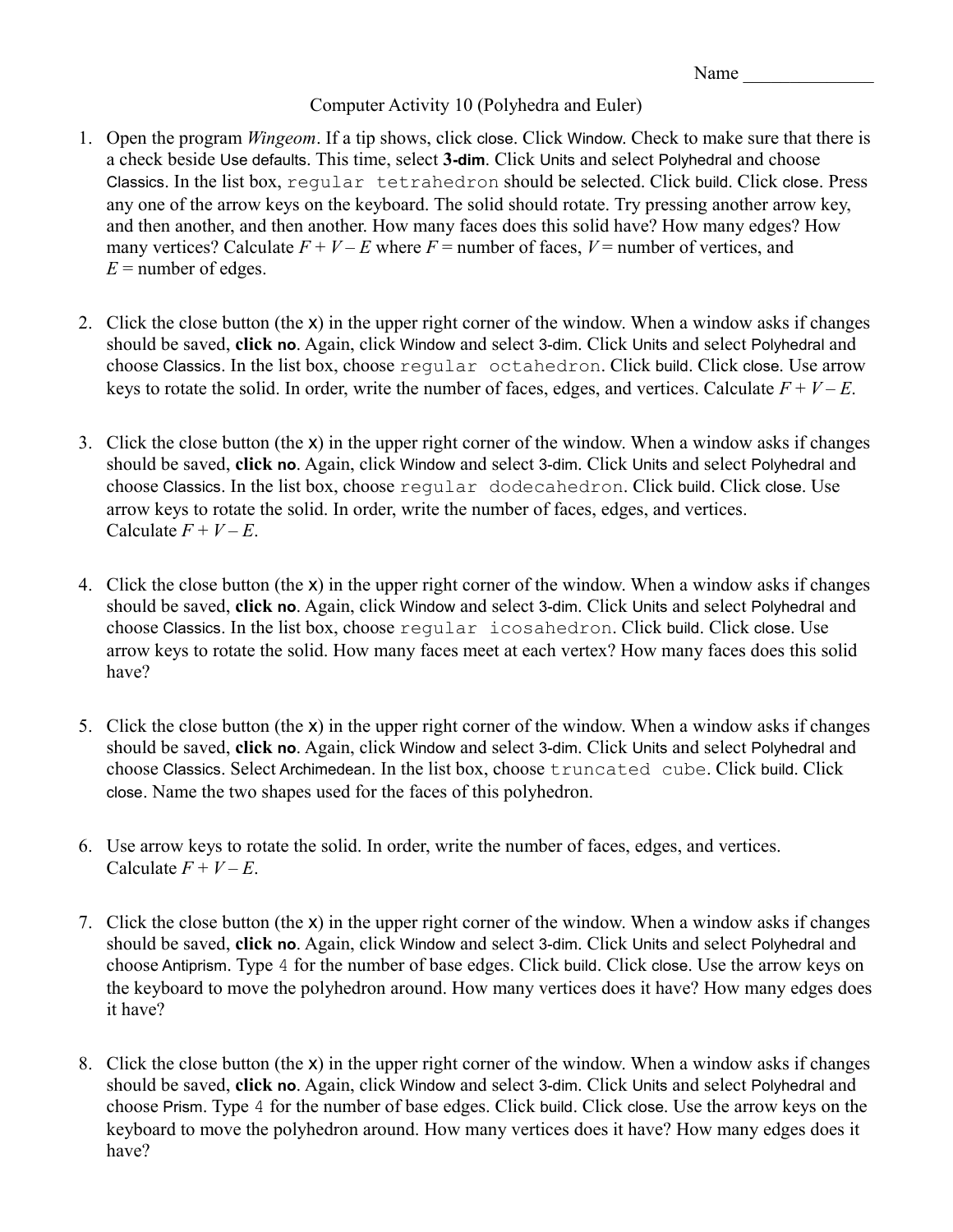Name  $\frac{1}{\sqrt{1-\frac{1}{2}}\cdot\frac{1}{\sqrt{1-\frac{1}{2}}}}$ 

### Computer Activity 11 (Circle Tangents)

- 1. Open the program *Wingeom*. If a tip shows, click close. Click Window. Check to make sure that there is a check beside Use defaults. Then select 2-dim.
- 2. Right-click in the window to form points *A* & *B*. Click Circle and choose Radius-center.
- 3. Draw the circle centered at *B* that passes through *A*.
- 4. Right-click somewhere outside of the circle to form point *C*. Then form *BC*.
- 5. Now draw the circle centered at *B* that passes through *C*. Also draw the circle centered at *C* that passes through *B*.
- 6. Click Point. Choose Intersection. Then choose Circle-Circle. Then mark the intersection of these two circles: center B; through C and center C; through B. Click close.
- 7. Form  $\overline{DE}$ . Click Point. Choose Intersection. Then choose Line-Line. Mark the intersection of  $\overline{CB}$ & *DE*. Click close.
- 8. Draw the circle centered at *F* that passes through *B*. Click close.
- 9. Click Point. Choose Intersection. Then choose Circle-Circle. Then mark the intersection of these two circles: center B; through A and center F; through B. Click close.
- 10. Click Line and choose Lines. Type CG, CH and click ok. Form *BG* & *BH*.
- 11. Click Meas. Type <BGC and press [Enter]. Type <BHC and press [Enter]. Type <GBH and press Enter]. Type <BHC and press Enter]. Type <GCH and press Enter]. Press Esc]. Write both of the first two angle measures to two decimal places.
- 12. Click Btns and select Drag vertices. Drag *A*, *B*, or *C* until *F* is on the original circle (the one centered at *B* and through *A*). To two decimal places what is  $m \angle GBH$ ? What is  $m \angle GCH$ ?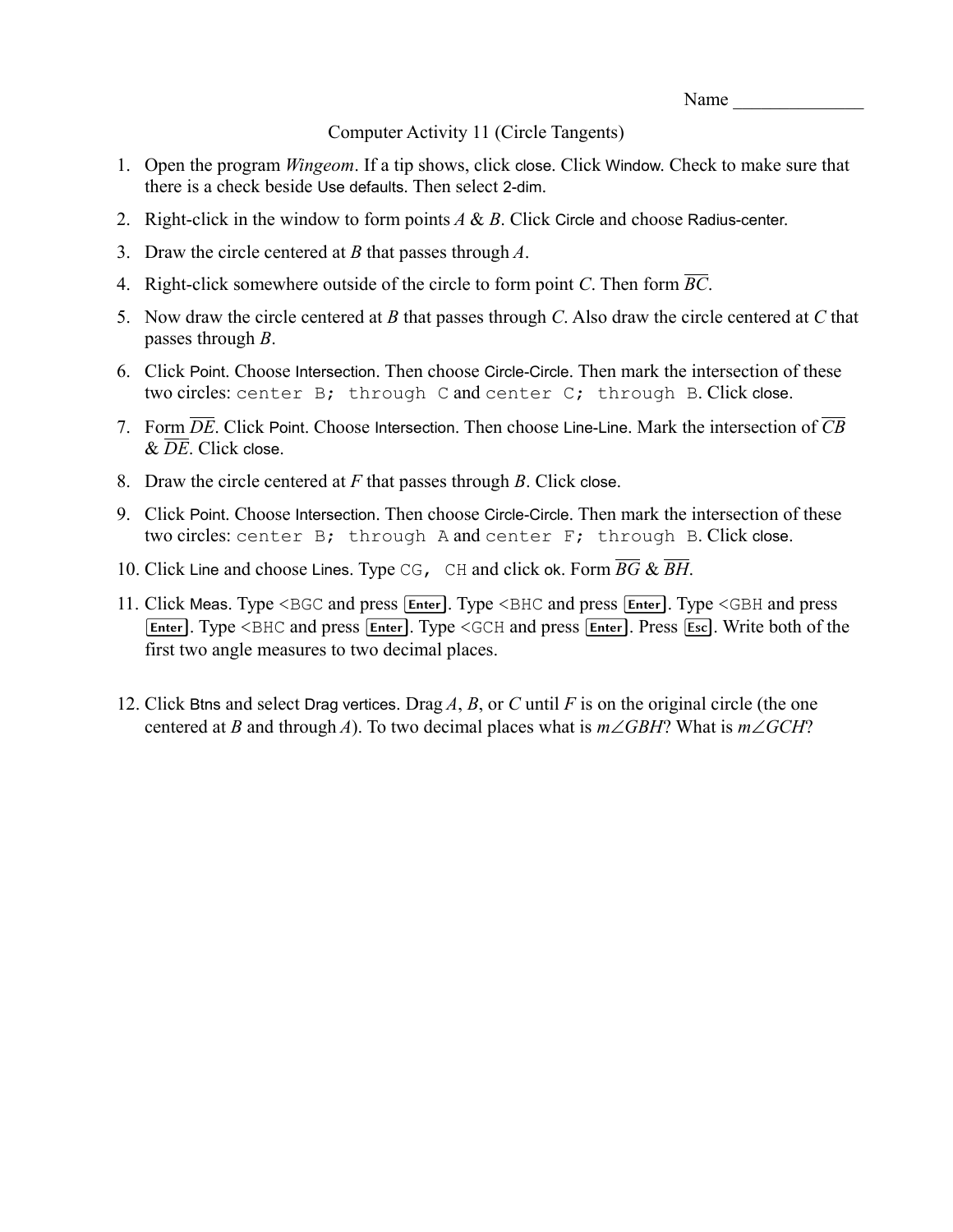Name  $\frac{1}{\sqrt{1-\frac{1}{2}}}\left\vert \frac{1}{\sqrt{1-\frac{1}{2}}}\right\vert$ 

## Computer Activity 12 (Hexagon Construction)

- 1. Open the program *Wingeom*. If a tip shows, click close. Click Window. Check to make sure that there is a check beside Use defaults. Then select 2-dim.
- 2. Right-click in the window to form points *A* & *B*. Click Circle and choose Radius-center.
- 3. Draw the circle centered at *B* that passes through *A*. Then draw the circle centered at *A* that passes through *B*. *Do not close the dialog box*. You may want to drag the dialog box so it doesn't cover any of the design.
- 4. Click Point. Choose Intersection. Then choose Circle-Circle. Then mark the intersection of the two circles. *Do not close the dialog box*.
- 5. Draw the circle centered at *C* that passes through *A*. Then draw the circle centered at *D* that passes through *A*.
- 6. Mark the intersection of these two circles: center B; through A and center C; through A.
- 7. Mark the intersection of these two circles: center B; through A and center D; through A.
- 8. Draw the circle centered at *E* that passes through *C*. Click close. Mark the intersection of these two circles: center B; through A and center E; through C. Click close.
- 9. There should now be six points on the original circle (the circle centered at *B*). Form the line segments between consecutive vertices to create a regular hexagon inscribed in the circle.
- 10. Click Edit and select Delete and choose Circle. Delete the bottom four circles in the list. Click close. There should now be a single circle with a hexagon inscribed in it.
- 11. Click View and select Window to reposition the design in the window. Then press (*Page Up*) on the keyboard to increase the size of the design until part of the design is not in view. Then press (*Page Down*) until all the design is visible.
- 12. Click Meas. Type [pie] (BA) and press **Enter** to calculate the area of the circle with radius *BA*.
- 13. Starting with point *A* and going clockwise, type the six points that are the vertices of the hexagon and press **Enter** to calculate the area of the hexagon.
- 14. Calculate the ratio of the area of the hexagon to the area of the circle. For example, if the vertices of the hexagon are  $A, C, E, I, H$ , and  $D$ , then type  $\text{ACEIHD}/[\text{pie}](\text{BA})$  and press  $\boxed{\text{Enter}}$ . Write the displayed ratio.
- 15. Extra Credit: Write the exact value for the ratio of the area of a regular hexagon to the area of the circle in which the hexagon is inscribed. SHOW WORK.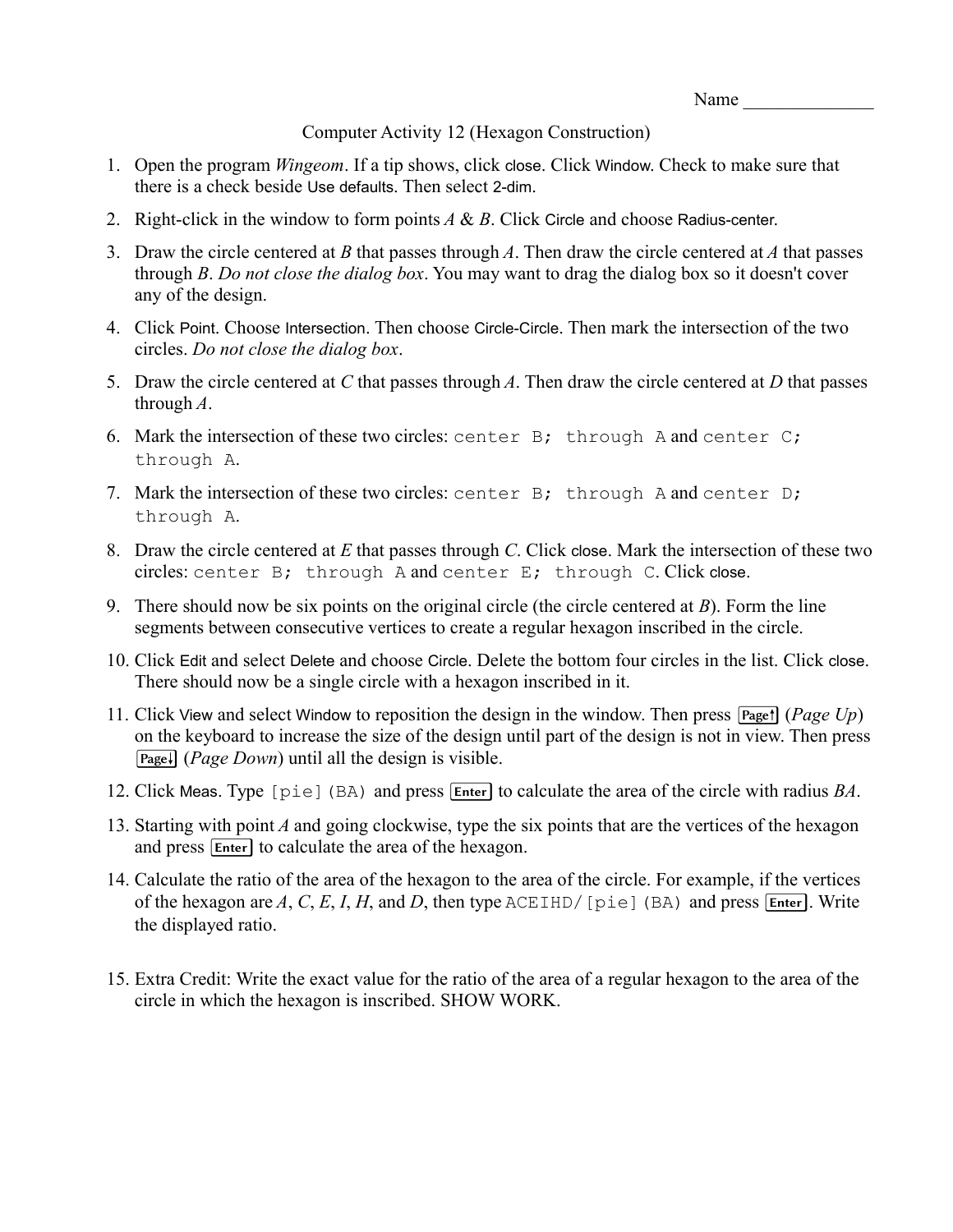#### Computer Activity 13 (Pentagon Construction)

- 1. Open the program *Wingeom*. If a tip shows, click close. Click Window. Check to make sure that there is a check beside Use defaults. Then select 2-dim.
- 2. Right-click in the window to mark points *A* & *B*.
- 3. Draw the circle centered at *B* that passes through *A*.
- 4. Click Line and select Lines. Type AB and click ok.
- 5. Click Point and select on Segment. Make sure the "relative to segment box" says AB. Type 2 in the "coordinate" box. Click mark. This should place *C* at the other place the line and circle intersect.
- 6. Make sure the "relative to segment box" says AB. Type 1/2 in the "coordinate" box. Click mark and then click close.
- 7. Draw the circle centered at *C* that passes through *A*. Draw the circle centered at *A* that passes through *C*.
- 8. Click Point. Choose Intersection. Then choose Circle-Circle. Mark the intersection of these two circles: center  $C$ ; through A and center  $A$ ; through  $C$ . Form  $\overline{EF}$ .
- 9. Click Point. Choose Intersection. Then choose Line-Circle. Mark the intersection of *EF* & the circle with center *B* that passes through *A*.
- 10. Draw the circle centered at *D* that passes through *G*. Mark the intersection of  $\overline{AC}$  & the circle with center *D* that passes through *G*. Click close.
- 11. Draw the circle centered at *G* that passes through *I*. Mark the intersection of these two circles: center B; through A and center G; through I.
- 12. Draw the circle centered at *K* that passes through *G*. Draw the circle centered at *L* that passes through *G*.
- 13. Mark this intersection of circles: center B; through A and center K; through G. Mark this intersection of circles: center B; through A and center L; through G. Click close.
- 14. Form *GK*, *KM*, *MP*, *PL*, *LG*. If this has been done correctly, these line segments should form an inscribed regular pentagon in the original circle.
- 15. Click Meas. Type <LGK and press  $\boxed{\text{Enter}}$ . What is  $m \angle LGK$  to two decimal places?
- 16. Type LK/GK and press [Enter]. Press [Esc]. What is that value to three decimal places?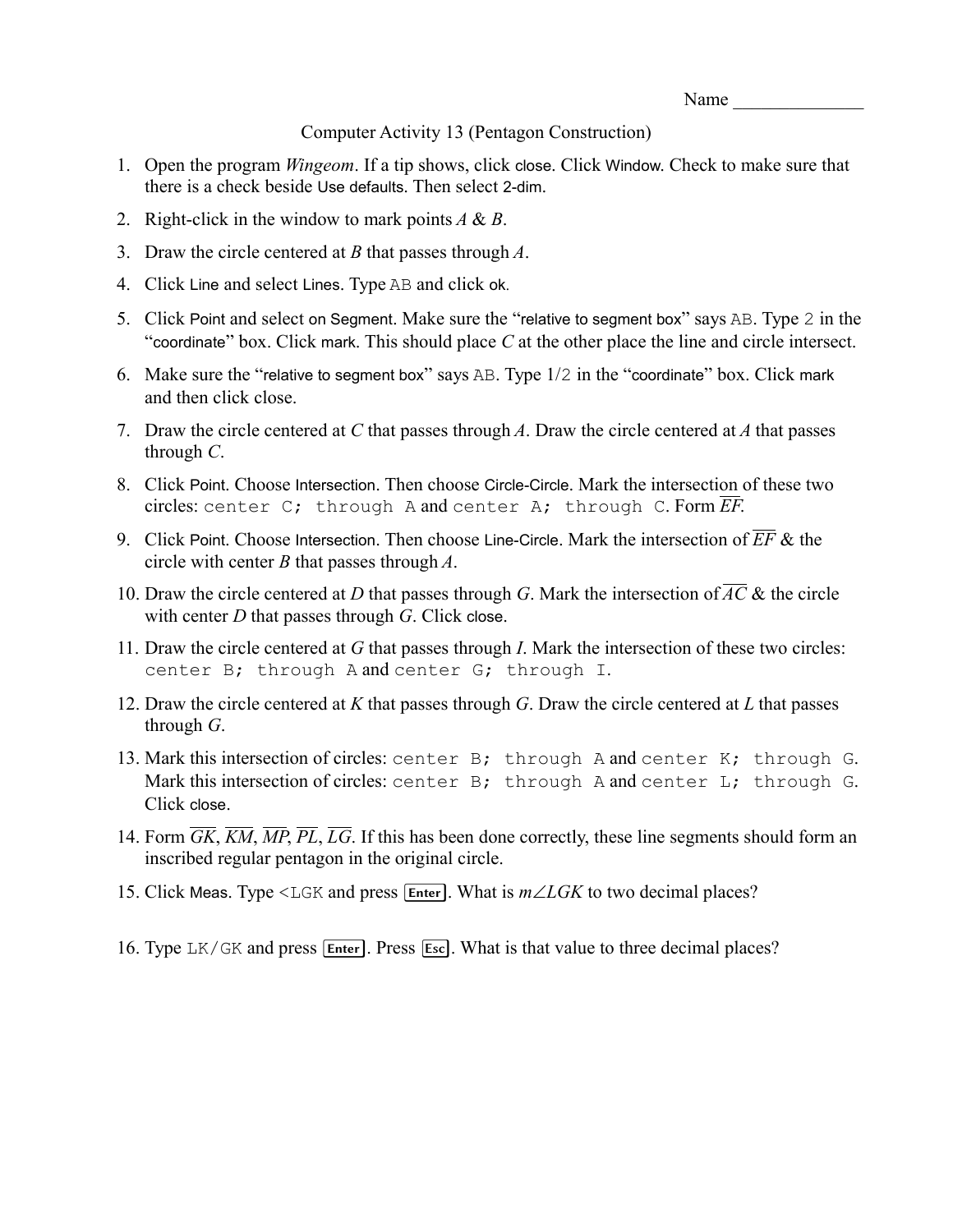Computer Activity 14 (Reflections and Rotations)

- 1. Open the program *Wingeom*. If a tip shows, click close. Click Window. Check to make sure that there is a check beside Use defaults. Then select 2-dim.
- 2. Click Point and select Coordinates. A set of axes should automatically appear on the screen. In the coordinates window, set  $x = 1$  and  $y = -2$ . Click mark. Then mark  $(3, -2)$ . Then mark  $(3, -1)$ .
- 3. Form  $\overline{AB}$ ,  $\overline{BC}$ , &  $\overline{CA}$ .
- 4. Click Edit. Choose Highlights and select Line attributes. In the lines box, type AB, BC, CA. In the thickness box, type 3. Click apply. Press  $\overline{|\text{Esc}|}$ . Press  $\overline{|\text{Ctr1}|}$  +D to put dots at the vertices.
- 5. In order, mark the points  $(0, -2)$ ,  $(4, 2)$ , and  $(-2, 2)$ . Click close. Form  $\overline{DE} \& \overline{DF}$ .
- 6. Click Transf and choose Mirror. In the vertices box, type A-C. Type DE for the mirror. Click draw. This **reflects**  $\triangle ABC$  across  $\overline{DE}$  to form  $\triangle A'B'C'$ . In the vertices box, type A'-C'. For the mirror, type DF. Click draw. Click close.
- 7. Click Meas. Type A" and press **Enter**. Type B" and press **Enter**. Type C" and press **Enter**. Type <FDE and press [Enter]. Type <A"DA and press [Enter]. Type <B"DB and press [Enter]. Type <C"DC and press **Enter**. Type 2 \*<FDE and press **Enter**. The last four measurements should be the same. Press  $\overline{\text{Esc}}$ .
- 8. Observe the equality of the angle measurements involving *A"*, *B"*, and *C"*. This equality shows that Δ*A"B"C"* can be formed by **rotating** Δ*ABC* about point *D*. To one decimal place, list the coordinates of the three vertices of Δ*A"B"C"*.
- 9. To three decimal places, what is  $m \angle FDE$  and what is  $m \angle A''DA$ ? The second angle measurement is the **angle of rotation** about point D that would transform Δ*ABC* into Δ*A"B"C"*.
- 10. The reflection across the two lines is equivalent to a rotation about the point where the lines intersect. How is the angle of rotation related to the angle between the two lines?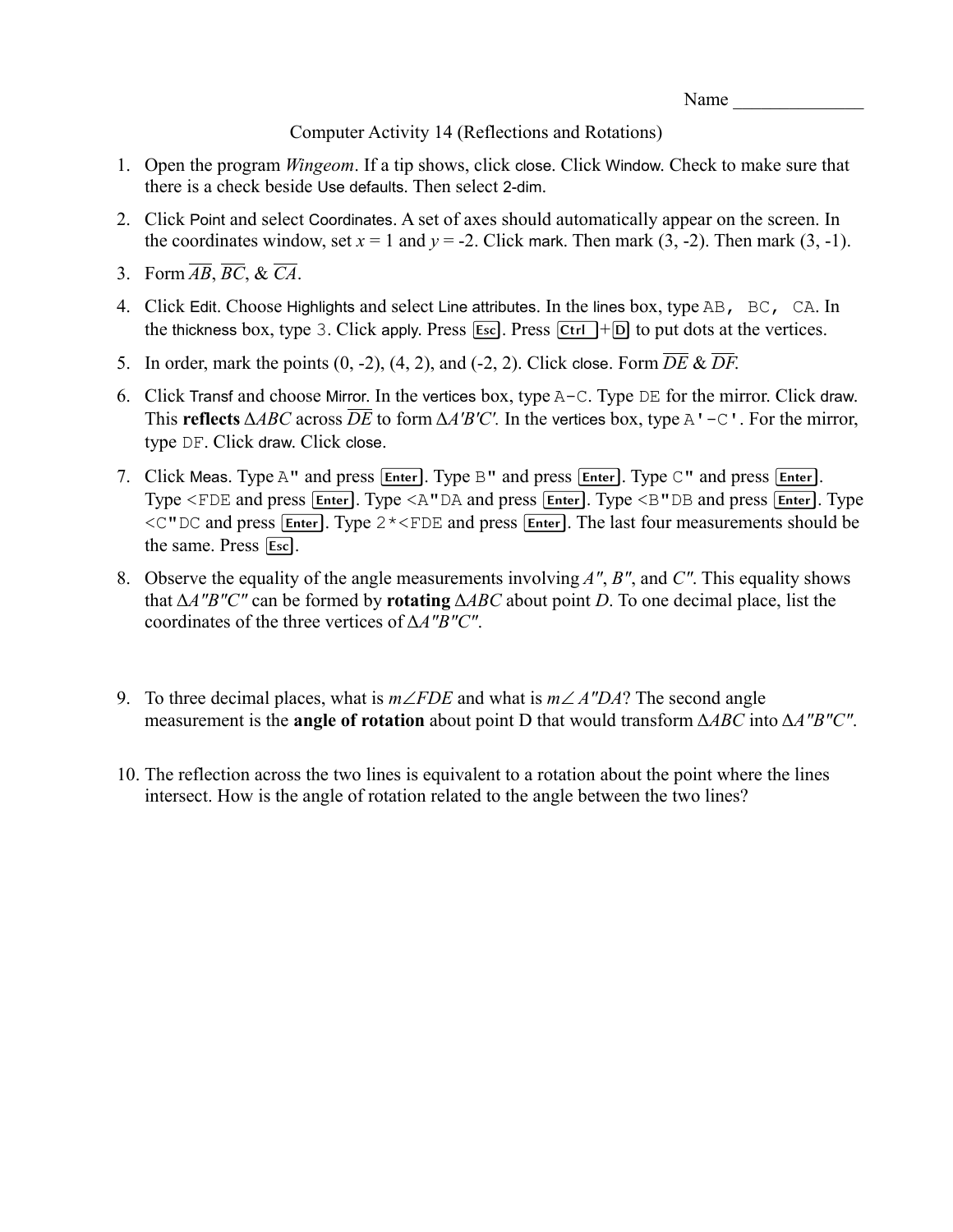Name  $\frac{1}{\sqrt{1-\frac{1}{2}}}\cdot\frac{1}{\sqrt{1-\frac{1}{2}}}\cdot\frac{1}{\sqrt{1-\frac{1}{2}}}\cdot\frac{1}{\sqrt{1-\frac{1}{2}}}\cdot\frac{1}{\sqrt{1-\frac{1}{2}}}\cdot\frac{1}{\sqrt{1-\frac{1}{2}}}\cdot\frac{1}{\sqrt{1-\frac{1}{2}}}\cdot\frac{1}{\sqrt{1-\frac{1}{2}}}\cdot\frac{1}{\sqrt{1-\frac{1}{2}}}\cdot\frac{1}{\sqrt{1-\frac{1}{2}}}\cdot\frac{1}{\sqrt{1-\frac{1}{2}}}\cdot\frac{1}{\sqrt{1-\frac{1}{2}}}\$ 

Computer Activity 15 (Segment Fraction Construction)

- 1. Open the program *Wingeom*. If a tip shows, click close. Click Window. Check to make sure that there is a check beside Use defaults. Then select 2-dim.
- 2. Right-click in the window at places that are far apart to mark points *A* & *B*. Fairly close to *A*, mark *C* at a spot that is obviously not on line AB. Form  $\overline{AB}$ .
- 3. Click Line and select Rays. Type AC and click ok.
- 4. Click Point. Choose on Segment. Make sure that AC is in the "relative to segment" box. Type 2 in the coordinate box. Click mark. Type 3 in the coordinate box. Click mark. Type 4 in the coordinate box. Click mark. Type 5 in the coordinate box. Click mark. Click close.
- 5. Form *GB*. Click Line and select Parallels. Draw the parallel to line *GB* that is through *C*. Click close.
- 6. Click Point. Choose Intersection. Then choose Line-Line. Mark the intersection of  $\overline{AB}$  &  $\overline{CH}$ . Click close.
- 7. Use the measurement box to calculate the value of  $\frac{AI}{AB}$ . Write the answer as a fraction.

Name

Computer Activity 15 (Segment Fraction Construction)

- 1. Open the program *Wingeom*. If a tip shows, click close. Click Window. Check to make sure that there is a check beside Use defaults. Then select 2-dim.
- 2. Right-click in the window at places that are far apart to mark points *A* & *B*. Fairly close to *A*, mark *C* at a spot that is obviously not on line *AB*. Form *AB*.
- 3. Click Line and select Rays. Type AC and click ok.
- 4. Click Point. Choose on Segment. Make sure that AC is in the "relative to segment" box. Type 2 in the coordinate box. Click mark. Type 3 in the coordinate box. Click mark. Type 4 in the coordinate box. Click mark. Type 5 in the coordinate box. Click mark. Click close.
- 5. Form *GB*. Click Line and select Parallels. Draw the parallel to line *GB* that is through *C*. Click close.
- 6. Click Point. Choose Intersection. Then choose Line-Line. Mark the intersection of  $\overline{AB}$  &  $\overline{CH}$ . Click close.
- 7. Use the measurement box to calculate the value of  $\frac{AI}{AB}$ . Write the answer as a fraction.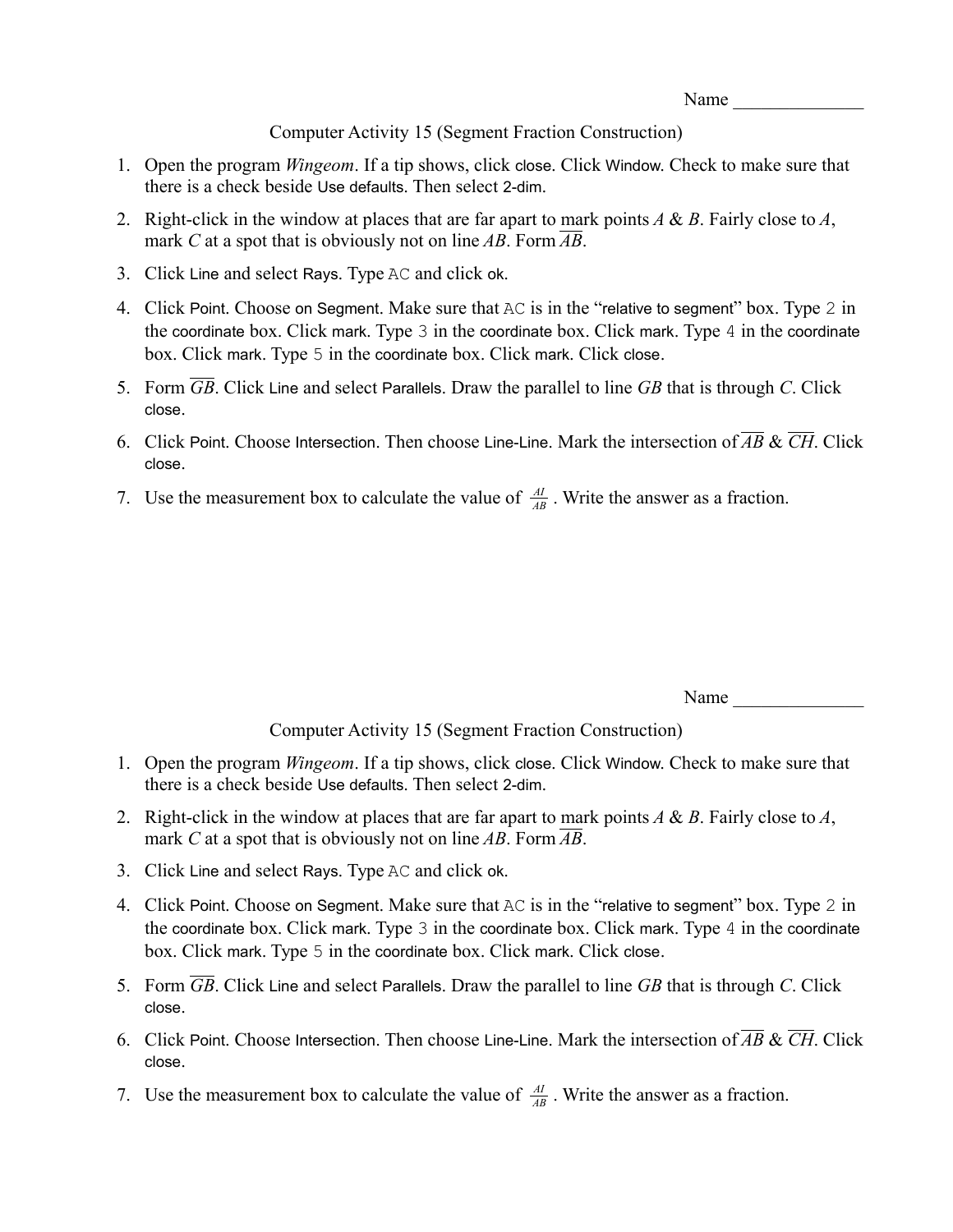Name \_\_\_\_\_\_\_\_\_\_\_\_\_\_

Computer Activity 16 (Quadrilateral Tessellation)

- 1. Open the program *Wingeom*. If a tip shows, click close. Click Window. Check to make sure that there is a check beside Use defaults. Then select 2-dim.
- 2. Click Point and choose Coordinates. Type -1 for *x* and leave *y* alone. Click mark. Then mark  $(0, 3), (2, 0), \& (1, -1)$  in that order. Click close.
- 3. Form  $\overline{AB}$ ,  $\overline{BC}$ ,  $\overline{CD}$ ,  $\&$   $\overline{DA}$ . Press  $\overline{C}$ trl  $\overline{A}$  to make the axes disappear.
- 4. Click Point. Choose on Segment. Type BC in the "relative to segment" box. Make sure that  $1/2$  is in the coordinate box. Click mark. Click close.
- 5. Click Transf and choose Rotate. In the vertices box, type A-D. Click ok.
- 6. Click Edit and select Delete and choose Point. Type E. Click ok.
- 7. Click Transf and choose Translate. Leave the vertices box alone. Change the vector to AC. Click ok. This makes a copy of the original design and translates that copy.
- 8. Again click Transf and choose Translate. Leave the vertices box alone. Change the vector to BD. Click ok.
- 9. Again click Transf and choose Translate. Leave the vertices box alone. Change the vector to BE. Click ok.
- 10. Again click Transf and choose Translate. Leave the vertices box alone. Change the vector to AC'. Click ok.
- 11. Again click Transf and choose Translate. Leave the vertices box alone. Change the vector to MA. Click ok.
- 12. Again click Transf and choose Translate. Leave the vertices box alone. Change the vector to C 1D'. Click ok.
- 13. The resulting design is an example of a **tessellation**. If the transformations have been done correctly, points *A*, *B*, *C*, and *D* should be near the middle of the tessellation. Right-click point *A*. This makes the edit coordinates dialog box appear. Press **Del** (*Delete*) on the keyboard to remove the value for x. Then press  $\boxed{\text{Enter}}$ . The purpose of this is to make point *A* so it is not bound to a specific point. Now right-click point *B*. Press **Del**. Press **Enter**. Also right-click point *C*. Press **Del**. Press **Enter**.
- 14. Click Btns and choose Drag vertices. Drag *A*, *B*, *C*, or *D* around to change the look of this tessellation with quadrilaterals. Observe that dragging point *D* only changes the position of the tessellation in the window. This is because point *D* is fixed to a specific position in the coordinate plane. Thus when point *D* is dragged, the entire coordinate plane is dragged.
- 15. Remember which quadrilateral is *ABCD*. Press  $[\text{Ctrl}]+\Box$  *twice* to make the labels disappear. Now drag *A*, *B*, *C*, or *D* around to change the look of this tessellation.
- 16. Press  $\overline{C_{tr1}}$  + $\overline{D}$  *five times* so the marks for the vertices disappear. Again, drag to change appearance. When done dragging, make sure that *ABCD* is a quadrilateral. How many quadrilaterals congruent to quadrilateral *ABCD* are in the design? Include quadrilateral *ABCD* in the count.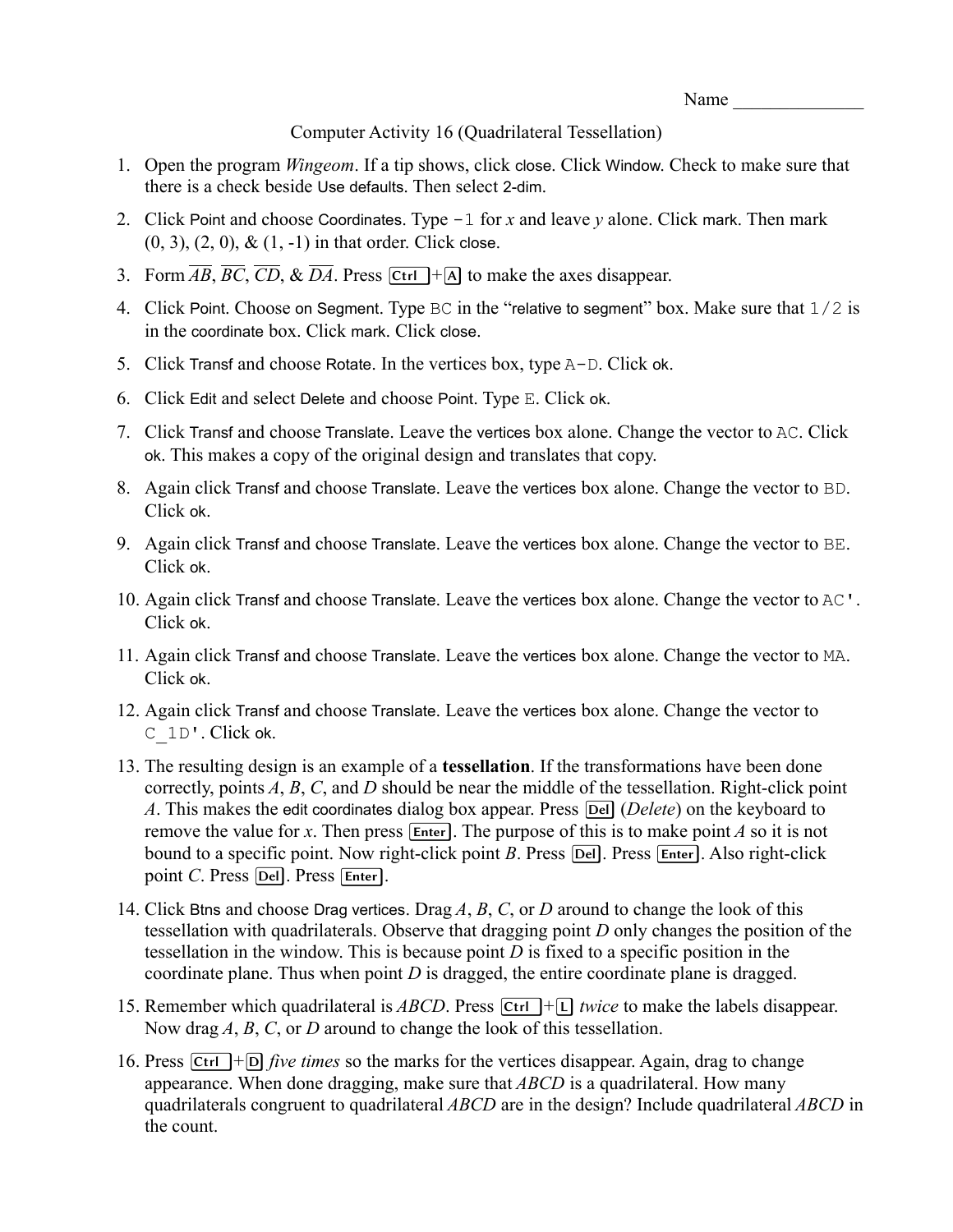Computer Activity 17 (Angle Bisector Construction)

- 1. Open the program *Wingeom*. If a tip shows, click close. Click Window. Check to make sure that there is a check beside Use defaults. Then select 2-dim.
- 2. Right-click in the window to mark points *A*, *B*, & *C* in the shape of a triangle. Click Line and choose Rays. Type AB, AC. Click ok.
- 3. Click Circle and choose Radius-center. Draw the circle centered at *A* that goes through *B*.
- 4. Click Point. Choose Intersection and select Line-Circle. Make sure AC is in the line box. Select the circle. Click mark. Click close.
- 5. Draw the circle centered at *D* that goes through *B*. Draw the circle centered at *B* that goes through *D*. Click close.
- 6. Click Point. Choose Intersection and select Circle-Circle. Mark the intersection of the circles with centers *D* & *B*. Click close.
- 7. Click Btns and choose Drag vertices. If point *F* is not in the interior of  $\angle BAC$ , drag point *B* around point *A* until point *F* is in the interior of  $\angle BAC$ .
- 8. Click Line and choose Rays. Type AF. Click ok. Click Meas. Type <BAF/<BAC and press Enter. Press **[Esc]**. Write the value of the ratio as a fraction.
- 9. Make sure both *G* & *F* are in the interior of  $\angle BAC$ . If they aren't, drag point *B* around point *A* until both *G* & *F* are in the interior of  $\angle BAC$ .
- 10. Click Point. Choose Intersection and select Line-Circle. Make sure AB is in the line box. Select the circle with center *B*. Click mark. Click close.
- 11. Click Meas. Type AI \* AH and press [Enter]. Type AG \* AF and press [Enter]. Press [Esc]. What is the relationship between *AI*·*AH* and *AG*·*AF*?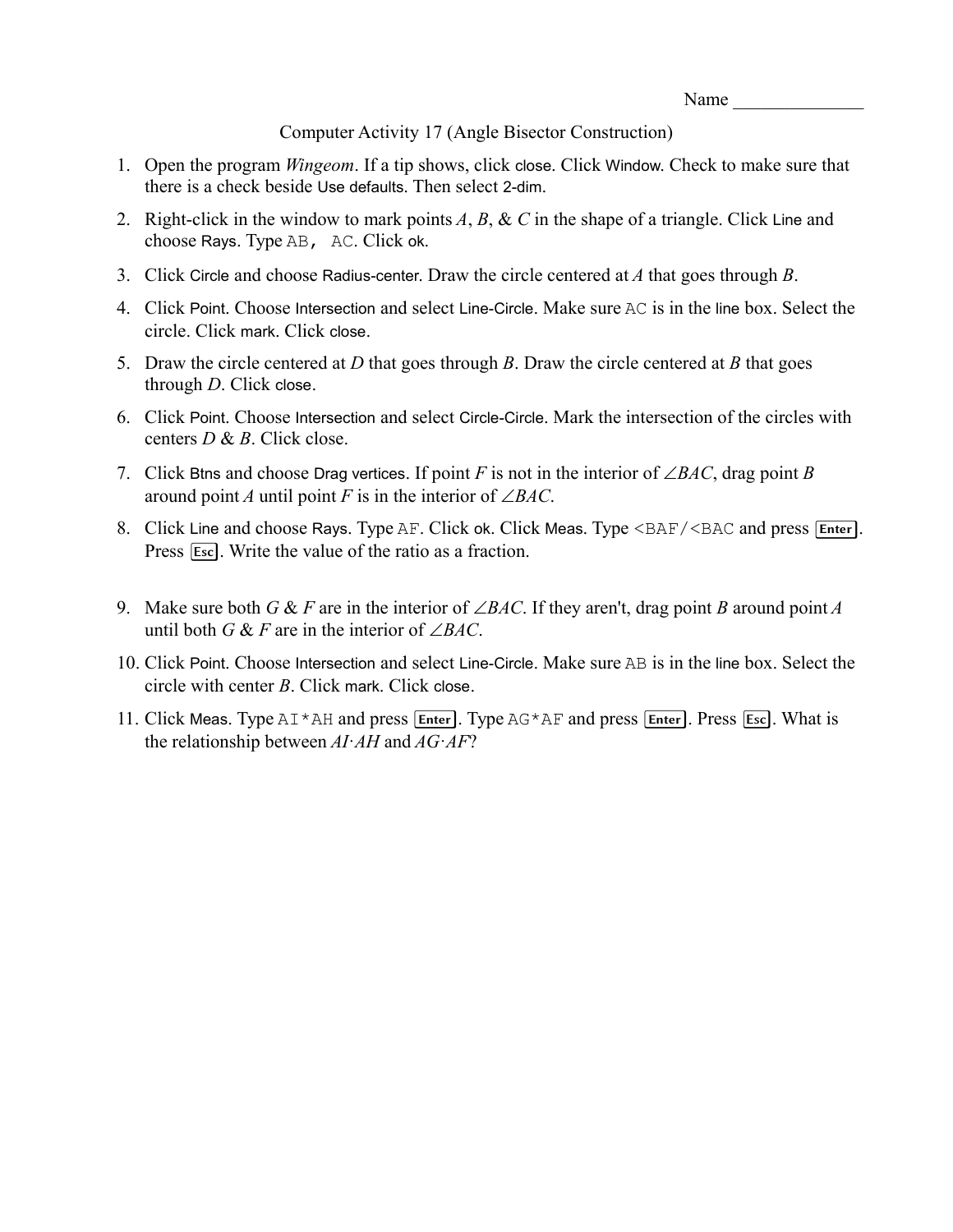Computer Activity 18 (Law of Sines)

- 1. Open the program *Wingeom*. If a tip shows, click close. Click Window. Check to make sure that there is a check beside Use defaults. Then select 2-dim.
- 2. Click Point. Select coordinates. Mark these sets of coordinates in order:  $(1, 1)$ ,  $(4, 1)$ ,  $(0, 3)$ ,  $(-1, -3), (4, -3), (0, -1)$ . Click close.
- 3. Form  $\overline{AB}$ ,  $\overline{BC}$ ,  $\overline{CA}$ ,  $\overline{DE}$ ,  $\overline{EF}$ ,  $\&$   $\overline{FD}$ . From the diagram, it is obvious that  $\overline{BC} \cong \overline{EF}$ . Write another congruence statement involving two other line segments in the diagram.
- 4. Write a congruence statement involving two angles in the diagram.
- 5. Are the triangles congruent?
- 6. Click Meas. Type CB/[sin](<CAB) and press **Enter**. Type CA/[sin](<CBA) and press Enter]. Type AB/[sin](<BCA) and press Enter]. Type FE/[sin](<FDE) and press Enter]. Type FD/[sin](<FED) and press **Enter**. To two decimal places, predict the value of  $\frac{DE}{\sin F}$ .
- 7. The value of *DE* can be easily calculated from the diagram. What is *DE*?
- 8. What is  $m \angle F$ ?

Name

# Computer Activity 18 (Law of Sines)

- 1. Open the program *Wingeom*. If a tip shows, click close. Click Window. Check to make sure that there is a check beside Use defaults. Then select 2-dim.
- 2. Click Point. Select coordinates. Mark these sets of coordinates in order: (1, 1), (4, 1), (0, 3),  $(-1, -3), (4, -3), (0, -1)$ . Click close.
- 3. Form  $\overline{AB}$ ,  $\overline{BC}$ ,  $\overline{CA}$ ,  $\overline{DE}$ ,  $\overline{EF}$ ,  $\&$   $\overline{FD}$ . From the diagram, it is obvious that  $\overline{BC} \cong \overline{EF}$ . Write another congruence statement involving two other line segments in the diagram.
- 4. Write a congruence statement involving two angles in the diagram.
- 5. Are the triangles congruent?
- 6. Click Meas. Type CB/[sin](<CAB) and press **Enter**. Type CA/[sin](<CBA) and press Enter]. Type AB/[sin](<BCA) and press Enter]. Type FE/[sin](<FDE) and press Enter]. Type FD/[sin](<FED) and press **Enter**. To two decimal places, predict the value of  $\frac{DE}{\sin F}$ .
- 7. The value of *DE* can be easily calculated from the diagram. What is *DE*?
- 8. What is  $m\angle F$ ?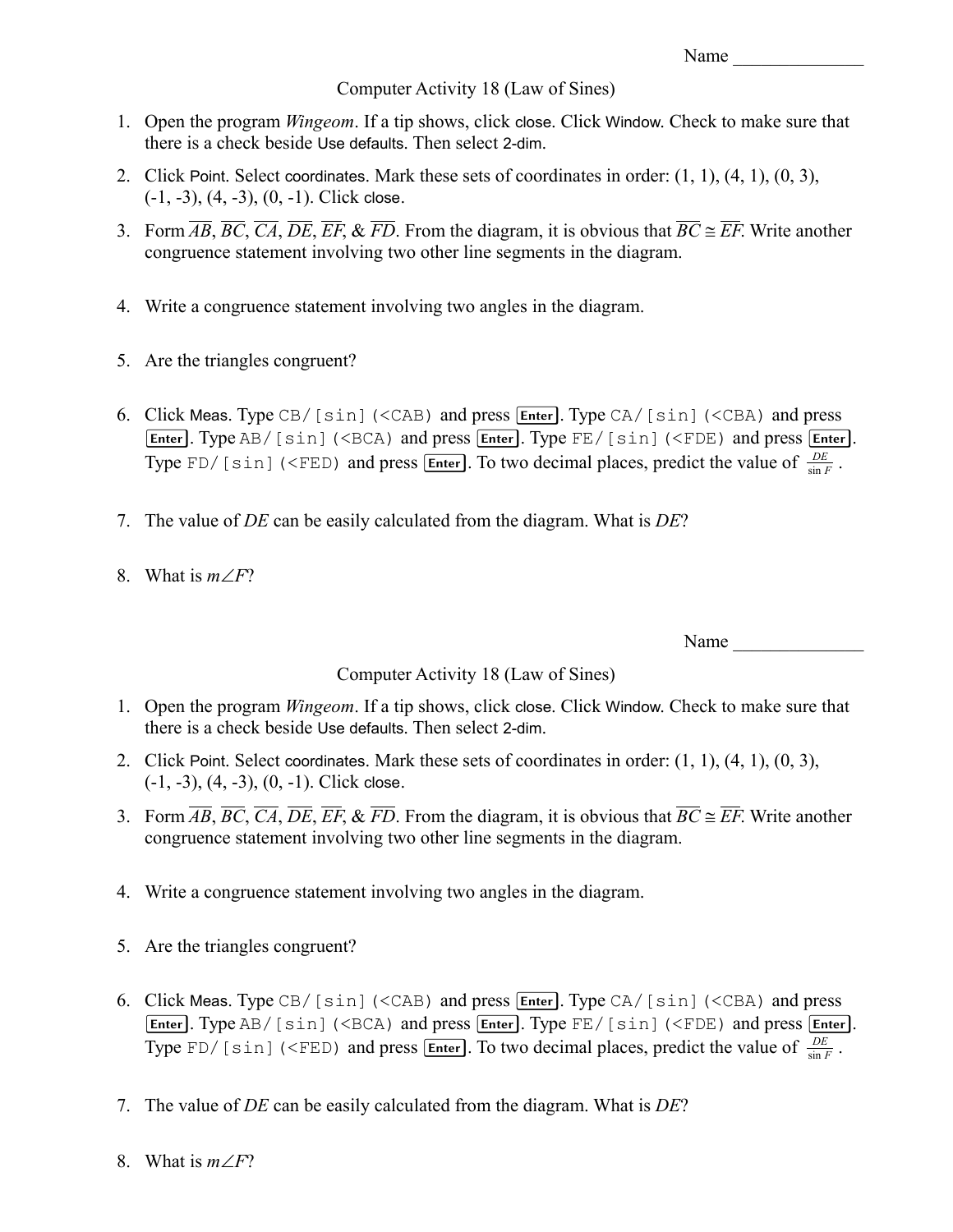Name  $\frac{1}{\sqrt{1-\frac{1}{2}}}\cdot\frac{1}{\sqrt{1-\frac{1}{2}}}\cdot\frac{1}{\sqrt{1-\frac{1}{2}}}\cdot\frac{1}{\sqrt{1-\frac{1}{2}}}\cdot\frac{1}{\sqrt{1-\frac{1}{2}}}\cdot\frac{1}{\sqrt{1-\frac{1}{2}}}\cdot\frac{1}{\sqrt{1-\frac{1}{2}}}\cdot\frac{1}{\sqrt{1-\frac{1}{2}}}\cdot\frac{1}{\sqrt{1-\frac{1}{2}}}\cdot\frac{1}{\sqrt{1-\frac{1}{2}}}\cdot\frac{1}{\sqrt{1-\frac{1}{2}}}\cdot\frac{1}{\sqrt{1-\frac{1}{2}}}\$ 

#### Computer Activity 19 (Annulus Area)

- 1. Open the program *Wingeom*. If a tip shows, click close. Click Window. Check to make sure that there is a check beside Use defaults. Then select 2-dim.
- 2. Right-click in the window to form points *A*, *B*, & *C*.
- 3. Click Circle and select Radius-center. Draw the circle centered at *C* that passes through *B*. Then draw a circle centered at *C* that has a radius of 5. Then draw a circle centered at *A* with a radius of 3. Click close.
- 4. Click Btns and select Drag vertices. Drag *B* or *C* until *CB* < *CD*.
- 5. Click Edit, select Highlights, and choose Fill regions. Click the yellow box in the palette that appears. In the dialog box, select the curve with center *C* that passes through *D*. Make sure that bullet is selected. Click fill.
- 6. Click the blue box in the palette. Select the curve with center *C* that passes through *B*. Click fill. Click close.
- 7. The yellow region between the two circles is an example of an **annulus**. Click Meas. Type [pie](AE) and press **Enter**. This calculates the area of the circle with radius AE. Type [pie] (CD) - [pie] (CB) and press **Enter**]. This calculates the area of the yellow annulus. Type CB and press **Enter**. Press **Esc**.
- 8. Drag *B* or *C* until the two area measurements are the same to at least one decimal place. To two decimal places, what is *CB*?

Name  $\Box$ 

## Computer Activity 19 (Annulus Area)

- 1. Open the program *Wingeom*. If a tip shows, click close. Click Window. Check to make sure that there is a check beside Use defaults. Then select 2-dim.
- 2. Right-click in the window to form points *A*, *B*, & *C*.
- 3. Click Circle and select Radius-center. Draw the circle centered at *C* that passes through *B*. Then draw a circle centered at *C* that has a radius of 5. Then draw a circle centered at *A* with a radius of 3. Click close.
- 4. Click Btns and select Drag vertices. Drag *B* or *C* until *CB* < *CD*.
- 5. Click Edit, select Highlights, and choose Fill regions. Click the yellow box in the palette that appears. In the dialog box, select the curve with center *C* that passes through *D*. Make sure that bullet is selected. Click fill.
- 6. Click the blue box in the palette. Select the curve with center *C* that passes through *B*. Click fill. Click close.
- 7. The yellow region between the two circles is an example of an **annulus**. Click Meas. Type [pie](AE) and press **Enter**. This calculates the area of the circle with radius AE. Type [pie] (CD) - [pie] (CB) and press **Enter**]. This calculates the area of the yellow annulus. Type CB and press **Enter**. Press **Esc**.
- 8. Drag *B* or *C* until the two area measurements are the same to at least one decimal place. To two decimal places, what is *CB*?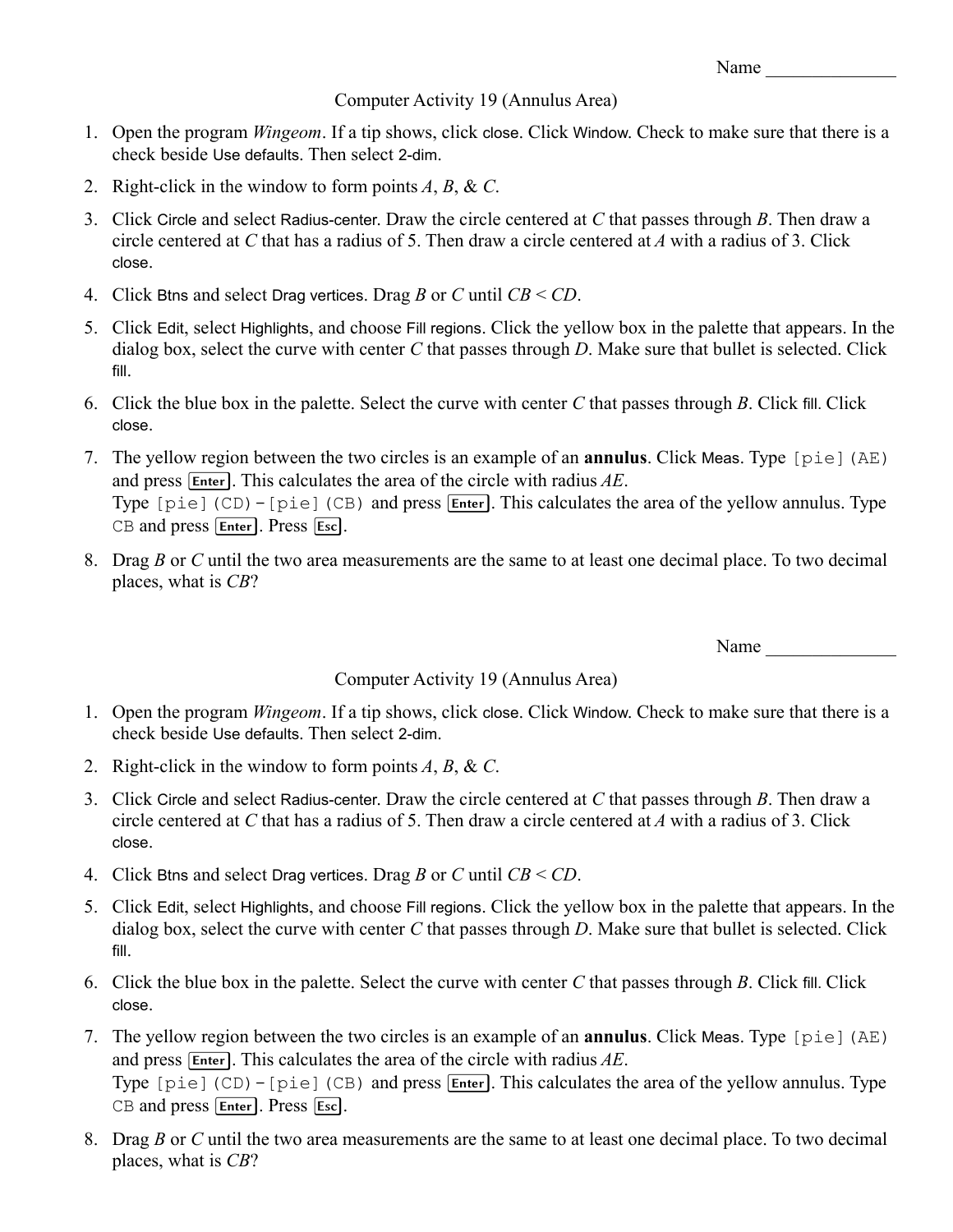Name \_\_\_\_\_\_\_\_\_\_\_\_\_\_

Computer Activity 20 (Euler Line and 9-point Circle)

- 1. Open the program *Wingeom*. If a tip shows, click close. Click Window. Check to make sure that there is a check beside Use defaults. Then select 2-dim.
- 2. Right-click in the window to mark points *A*, *B*, & *C* in the shape of a triangle. Click Line and select Lines. Type AB, BC, CA. Click ok.
- 3. Click Edit, select Highlights and choose Line attributes. In the lines box, type ABCA. In the thickness box, type  $3$ . Click apply. Press  $\overline{\text{Esc}}$ .
- 4. Click Point. Select Special and choose Circumcenter. Click ok. Click Point. Select Special and choose Orthocenter. Click ok. Form *DE*.
- 5. Click Btns and select Drag vertices. Drag *A*, *B*, or *C* until *E* is close to *C* and *D* is close to *AB*. Position the points so that *D* & *E* are inside the triangle where *E* is far enough away from *C* to avoid confusion. Also make sure that  $\overline{BC}$  is clearly longer than  $\overline{AC}$ . Click View and select Window.
- 6. Click Line and select Lines. Type AE, BE, CE. Click ok. Click Point. Select Intersection and choose Line-Line. Mark the intersection of *AE* & *BC*. Mark the intersection of *BE* & *AC*. Mark the intersection of  $\overline{CE} \& \overline{AB}$ . Click close.
- 7. Click Point. Select on Segment. In the "relative to segment" box, type AE. Click mark. Then type BE and click mark. Then type CE and click mark. Then type DE and click mark. Then type AB and click mark. Then type BC and click mark. Then type CA and click mark. Click close.
- 8. Click Circle and select Radius-center. Draw the circle centered at *L* that passes through *G*. Click close. Of the points marked in the diagram, the circle should pass through 9 of them. Thus this circle is call the **9-point circle**. List the 9 points that are on this circle.
- 9. Click Point. Select Special and choose Polygon centroid. Click ok. Observe that the centroid is on a line segment that was already drawn. This line is called the **Euler line**. List the four points on the Euler line.
- 10. Click Circle and select Incircle. Click ok. The incircle should be tangent to the 9-point circle.
- 11. Click Circle and select Excircle. Click ok. Click Circle and select Excircle. Type BCA. Click ok. Click Circle and select Excircle. Type CAB. Click ok. This draws circles that are externally tangent to the triangle and are tangent to the lines containing the edges of the triangle. These are **excircles**. Since the excircles are so large, they may extend beyond the window.
- 12. Click View and select Window. Then click View and select Last window. How is each of the excircles related to the 9-point circle?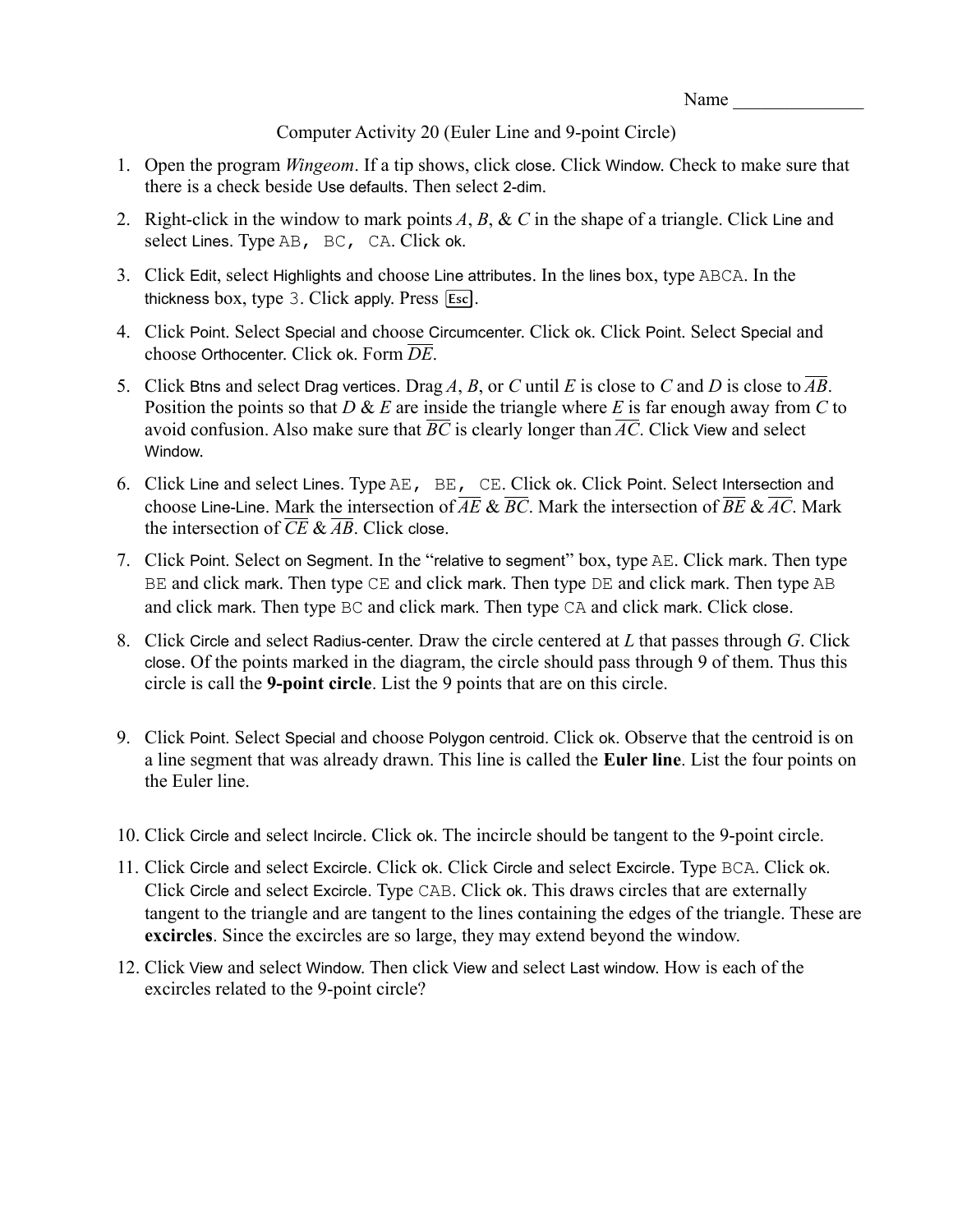Computer Activity 21 (Hyperbolic Geometry)

- 1. Open the program *Wingeom*. If a tip shows, click close. Click Window. Check to make sure that there is a check beside Use defaults. Then select **Hyperbolic**. In hyperbolic geometry, the parallel postulate doesn't hold.
- 2. Right-click in the white disk to form point *A*. *All of the geometry needs to be done inside the white disk*. Right-click at another place to make point *B*.
- 3. At point *A*, hold down the left mouse button and drag to point *B* to form *AB*.
- 4. Click Circle. Select Radius-center. Make sure the window says "centered at B".
- 5. Click to the left of the words "circle through" to place a bullet there. Type A. Click draw.
- 6. While in the same window, change the top line to say "centered at A" and change the next line to say "circle through  $B$ ". Click draw. Then press  $\overline{Esc}$ .
- 7. Click Point. Choose Intersection. Then choose Circ-Circ. In the top window, select center B; through A. In the bottom window, select center A; through B. Click mark. Press Esc.
- 8. At point *A*, hold down the left mouse button and drag to point *C* to form  $\overline{AC}$ . Likewise form  $\overline{BC}$ .
- 9. Click Meas. Type <CAB and press [Enter]. Type <ABC and press [Enter]. Type <BCA and press Enter]. Press [Esc]. Record data in the following chart to *two* decimal places.

 $m\angle CAB =$   $m\angle ABC =$   $m\angle BCA =$ 

- 10. Form *CD*. Click Point. Choose Intersection. Then choose Line-line. Make sure the one line is AB and the other line is  $CD$ . Click mark. Press  $\overline{Esc}$ .
- 11. Click Meas. Type AB/BC and press [Enter]. Type BE/BC and press [Enter]. Type CE/BC and press Enter]. Type (BE/BC) ^2 + (CE/BC) ^2 and press  $[Enter]$ . Type <CEB and press  $[Enter]$ . Type <BCE and press **Enter**. Press **Esc**. Record data in the following chart to *three* decimal places.

*AB BC* = \_\_\_\_\_\_\_ *BE BC* = \_\_\_\_\_\_\_ *CE BC* = \_\_\_\_\_\_\_ *mCEB* = \_\_\_\_\_\_\_ ( *BE BC* ) <sup>2</sup>+( *CE BC* ) 2 = \_\_\_\_\_\_\_ *mBCE* = \_\_\_\_\_\_\_

- 12. Click Btns. Select Drag vertices. Drag point *A* around. How many of the measurements change as point *A* is dragged around?
- 13. As point *A* is dragged close to point *B*, what is  $m \angle BCE$  to 1 decimal place?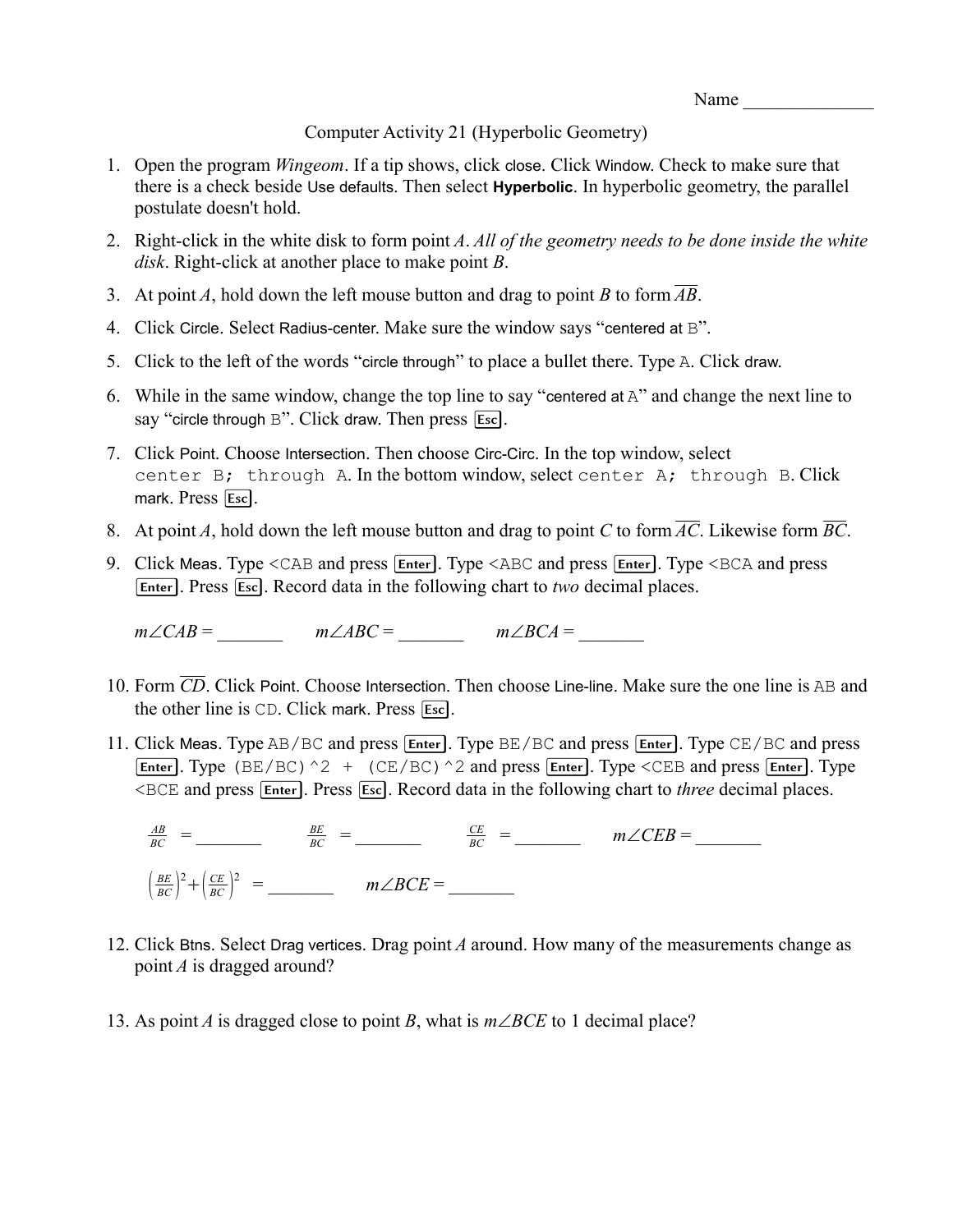Name  $\qquad \qquad$ 

#### Computer Activity 22 (Spherical Geometry)

- 1. Open the program *Wingeom*. If a tip shows, click close. Click Window. Check to make sure that there is a check beside Use defaults. Then select **Spherical**. In spherical geometry, the parallel postulate doesn't hold. There are no parallel lines.
- 2. Right-click near the middle of the white disk to form point *A*. *All of the geometry needs to be done inside the white disk*. Right-click at another place to make point *B*.
- 3. At point *A*, hold down the left mouse button and drag to point *B* to form *AB*.
- 4. Click Circle. Select Radius-center. Make sure the window says "centered at B".
- 5. Click to the left of the words "circle through" to place a bullet there. Type A. Click draw.
- 6. While in the same window, change the top line to say "centered at A" and change the next line to say "circle through  $B$ ". Click draw. Then press  $\overline{Esc}$ .
- 7. Click Point. Choose Intersection. Then choose Circ-Circ. In the top window, select center B; through A. In the bottom window, select center A; through B. Click mark. Press Esc.
- 8. At point *A*, hold down the left mouse button and drag to point *C* to form  $\overline{AC}$ . Likewise form  $\overline{BC}$ .
- 9. Click Meas. Type <CAB and press [Enter]. Type <ABC and press [Enter]. Type <BCA and press Enter]. Press [Esc]. Record data in the following chart to *two* decimal places.

 $m\angle CAB =$   $m\angle ABC =$   $m\angle BCA =$ 

- 10. Form *CD*. Click Point. Choose Intersection. Then choose Line-line. Make sure the one line is AB and the other line is  $CD$ . Click mark. Press  $\overline{Esc}$ .
- 11. Click Meas. Type AB/BC and press [Enter]. Type BE/BC and press [Enter]. Type CE/BC and press Enter]. Type (BE/BC) ^2 + (CE/BC) ^2 and press  $[Enter]$ . Type <CEB and press  $[Enter]$ . Type <BCE and press **Enter**. Press **Esc**. Record data in the following chart to *three* decimal places.

*AB BC* = \_\_\_\_\_\_\_ *BE BC* = \_\_\_\_\_\_\_ *CE BC* = \_\_\_\_\_\_\_ *mCEB* = \_\_\_\_\_\_\_ ( *BE BC* ) <sup>2</sup>+( *CE BC* ) 2 = \_\_\_\_\_\_\_ *mBCE* = \_\_\_\_\_\_\_

- 12. Click Btns. Select Drag vertices. Drag point *A* around. How many of the measurements change as point *A* is dragged around?
- 13. As point *A* is dragged close to point *B*, what is  $m \angle BCE$  to 1 decimal place?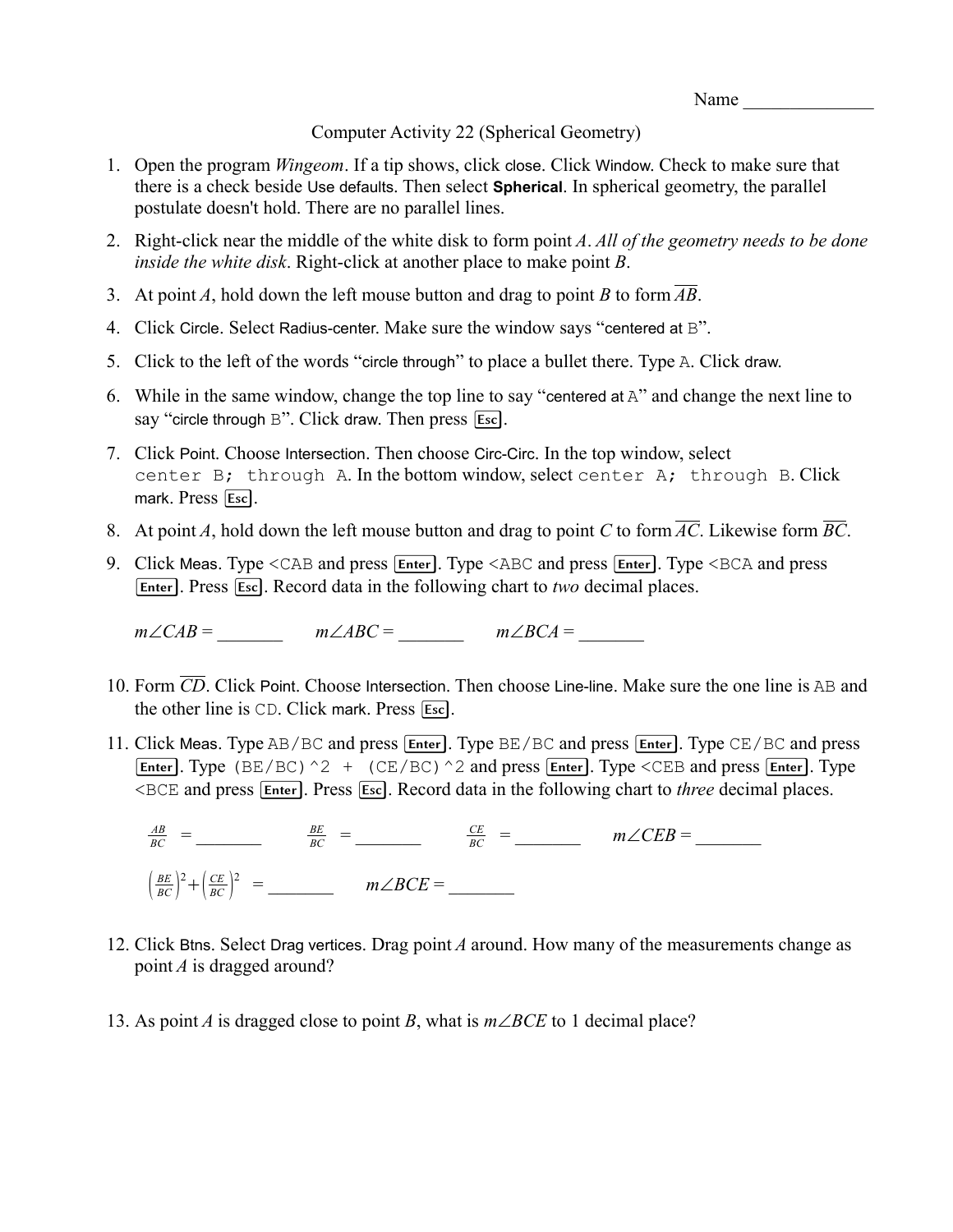# Computer Activity 23 (More Spherical Geometry)

- 1. Open the program *Wingeom*. If a tip shows, click close. Click Window. Check to make sure that there is a check beside Use defaults. Then select **Spherical**. In *Wingeom*, spherical geometry is done on a sphere with a radius of 1. The white disk is the visible portion of the surface of the sphere. What is the *exact* value of the circumference of a sphere with a radius of 1?
- 2. Right-click near the *bottom* edge of the white disk to form point *A*. Right-click near the *left* edge of the white disk to form point *B*. Click Line and select Lines. Type AB and click ok. What is the exact value of the length of a 90° arc of a circle with a radius of 1?
- 3. Click Line, select Perpendiculars and choose General. Click draw to draw the line through *B* that is perpendicular to *AB*. Then change the through point to A and click draw to draw the line through *A* that is perpendicular to  $\overline{AB}$ . Click close. To two decimal places, what is the approximate length of a 90° arc of a circle with a radius of 1?
- 4. Click Point. Select Intersection and choose Line-Line. Mark the intersection of  $\overleftrightarrow{AD}$  &  $\overleftrightarrow{BC}$ . Point *F* should display at an intersection. Click close. What is the exact surface area of a sphere with a radius of 1?
- 5. Click Line, select Perpendiculars and choose General. Then draw the line through *F* that is perpendicular to *BF*. Click close. What is the exact value of one-eighth of the surface area of a sphere with a radius of 1?
- 6. Click Point. Select Intersection and choose Line-Line. Mark the intersection of  $\overline{AB}$  &  $\overline{FG}$ . Click close. To two decimal places, what is one-eighth of the surface area of a sphere with a radius of 1?
- 7. Click Edit, select Delete and choose Line. Type AD and click ok. Click Edit, select Delete and choose Point. Type ACDG and click ok. Click Meas. Type HB and press [Enter]. Type BF and press [Enter]. Type FH and press **Enter**. Type <FHB and press **Enter**. Type FHB and press **Enter**. Press **Esc**. To two decimal places, what is the area of Δ*FHB*?
- 8. Classify Δ*FHB* according to its sides. Also, classify Δ*FHB* according to its angles.
- 9. Click Point. Select on Segment. In the "coordinate" box, type #. In the "relative to segment" box, type BF. Click mark. Then type FH and click mark. Then type HB and click mark. Click close. Click Line and select Lines. Type AD,  $DC$ ,  $CA$  and click ok. Click Meas. Type AD and press  $[Enter]$ . Type DC and press  $[Enter]$ . Type CA and press Enter]. Type <CAD and press Enter]. Type CAD and press Enter]. Type CFA and press Enter]. Type CAD/CFA and press **Enter**]. Press **Esc**. Classify Δ*CAD* according to its sides. Also, classify Δ*CAD* according to its angles.
- 10. Click Anim and select # slider. While watching the area of Δ*CAD*, click the arrow to the left of the slider. When the area of Δ*CAD* is the smallest, what is the ratio of its area to the area of Δ*CFA*? Round the answer to two decimal places. In finding the answer, it may be helpful to also click the arrow to the right of the slider.
- 11. In the top edit control of the current value of  $#$  dialog box, type 1.2322795 and press  $[Enter]$ . What is *mCAD*?
- 12. If part of Δ*CAD* is not visible, click Btns and select Drag vertices. Drag points until all of Δ*CAD* is visible. To five decimal places, what is the area of Δ*CAD*?
- 13. Click Meas. Type  $(0.5[arcsin] (2/3)+90)/90$  and press  $\boxed{\text{Enter}}$ . Write the result rounded to 3 decimal places.
- 14. If the value of # were exactly the value of  $(\frac{1}{2})$  $\frac{1}{2}$  arcsin $\left(\frac{2}{3}\right)$  $(\frac{2}{3})+90^{\circ})\cdot\frac{1}{90}$ 90*°* , what would be the exact area of Δ*CAD*? Hint: Study the 3 previous exercises. The answer to #12 should look like a familiar number.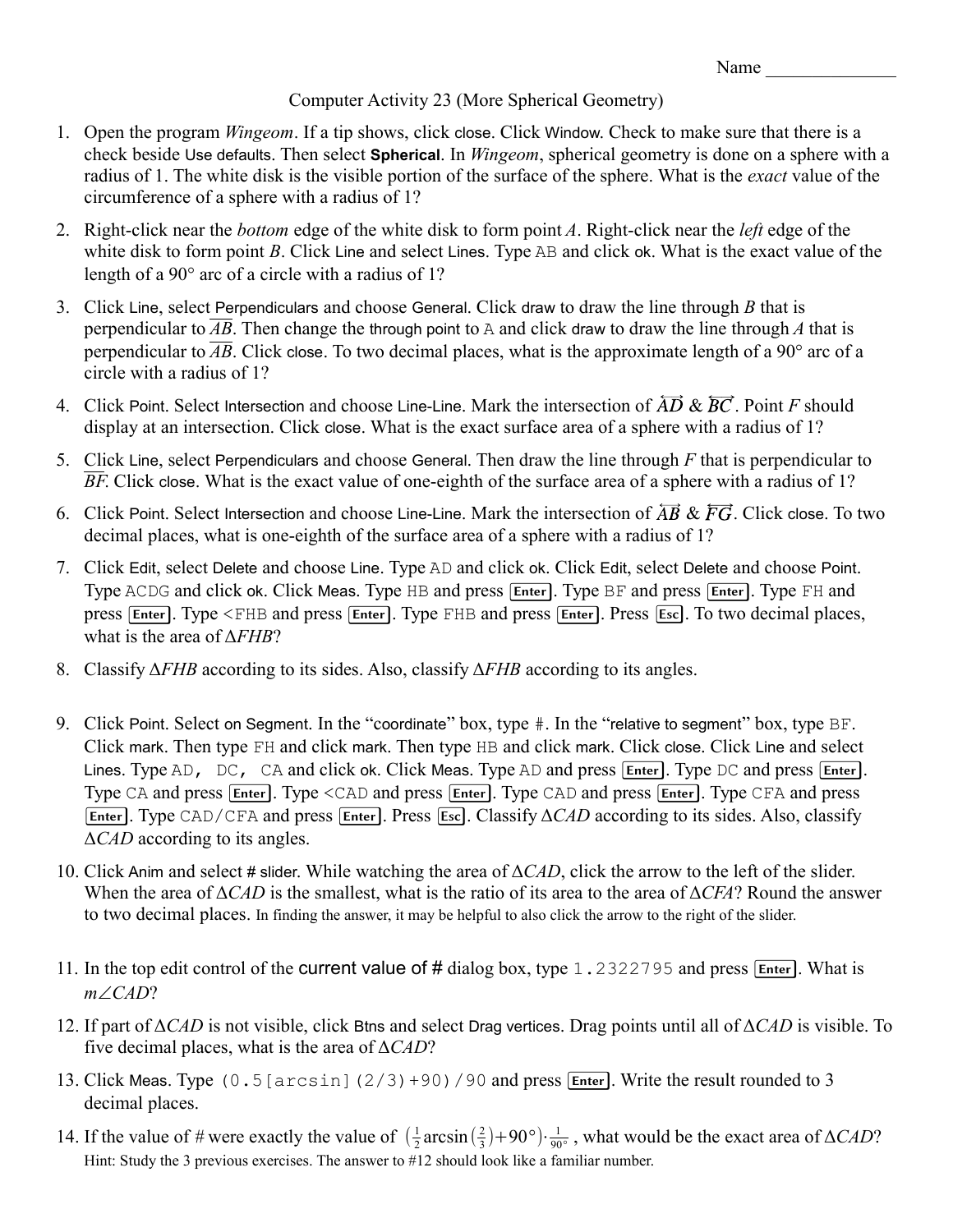#### Computer Activity – 3D Coordinates

- 1. Open the program *Wingeom*. If a tip shows, click close. Click Window. Check to make sure that there is a check beside Use defaults. Then select **3-dim**. Click Point and select Coordinates (absolute).
- 2. Click mark to label  $A(0,0,0)$ . Then change x to 2 and click mark to label  $B(2,0,0)$ . Change y to 3 and click mark to label *C*(2,3,0). Change *x* to 0 and click mark to label *D*(0,3,0). Click close. Press  $\overline{C_{tr1}} + \overline{A}$  to make the axes appear. Click View. Choose Axes. Then choose Arrows to add arrows to the axes.
- 3. Click Transf and choose Normal translate. Change distance to 6 and click ok. Eight points should be displayed.
- 4. Click Linear and choose Convex hull. In the vertices box, type A-D' and click ok. This should draw a box with those eight points as its vertices. To zoom out, press (*Page Down*) *four times*.
- 5. Click View. Choose Display. Then choose Painted and dotted to display the invisible lines. To rotate the view, press  $\leftarrow$  (*Left Arrow*) *three times.*
- 6. Click Meas. Type B' and press Enter. Type D' and press Enter. Press Esc. The coordinates of *D'* should be (0,3,6). Write the coordinates of *B'*.
- 7. Write what you think are the coordinates of *C'*.
- 8. Click Meas. Type C' and press Enter. Type D'B and press Enter. Type D'D^2+DC^2+CB^2 and press Enter]. Press [Esc]. If your answer to the previous question was wrong, cross it out and write the correct answer beside it. What is the distance from *D'* to *B*?
- 9. Study the measurements and write an equation that looks similar to the Pythagorean theorem. The equation should have the expressions *D'B*, *D'D*, *DC*, and *CB* in it. Hint: *D'B*<sup>2</sup> will be one part of the equation.
- 10. Click Linear and choose Segment or face. Type BD', B'D, AC', A'C and click ok. This should draw four segments that intersect in the middle of the box. Write the coordinates of the intersection point. Hint: Consider the average of the coordinates of *A* and *C'*.
- 11. To mark the intersection point, click Point and choose 1 relative coordinate. Change relative to segment to AC' and click mark. Click close.
- 12. Click Transf and choose Rotate. Change vertices to A-E. Change angle to 360#. Change around axis to CC'. Click ok. Click Linear and choose Convex hull. In the vertices box, type E'CA0B0D0 and click ok (each 0 is a digit and not a letter). This draws a pyramid.
- 13. Click Meas. Type E and press **Enter**. Type A0 and press **Enter**. Press **Esc**. Write the coordinates of *E*.
- 14. Click Anim and select # slider. In the 2nd line of the dialog box is a "slider." While watching the *x*-coordinate of *A*0, click the arrow at the *left* of the slider until the *x*-coordinate is a whole number. Write the coordinates of  $A_0$ .
- 15. Continue clicking the arrow at the *left* of the slider until the *x*-coordinate of  $A_0$  is again a whole number. Point  $D_0$  should be on  $\overline{BC}$ . Write the coordinates of  $A_0$ .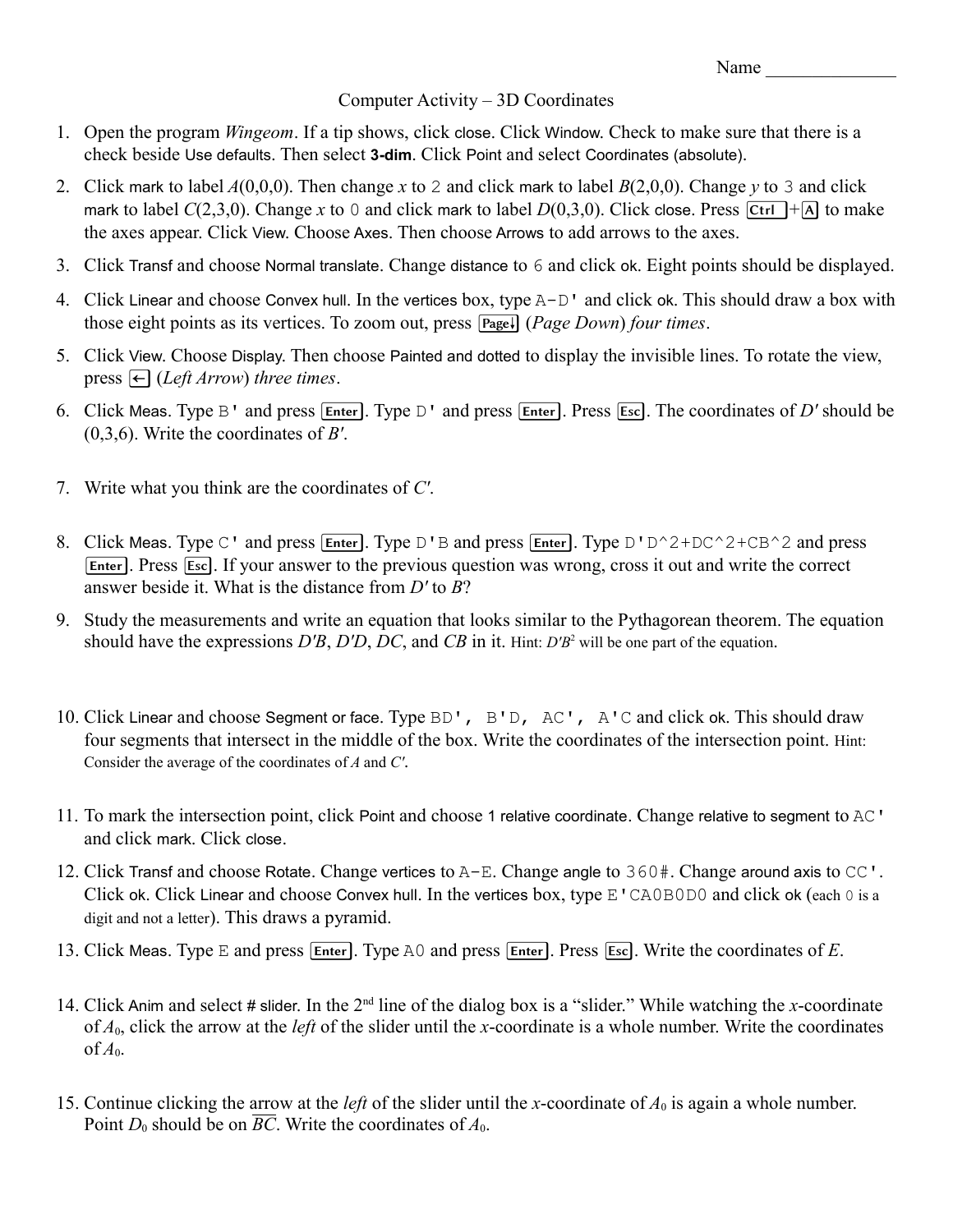Name \_\_\_\_\_\_\_\_\_\_\_\_\_\_

## Computer Activity – Ellipse

- 1. Open the program *Wingeom*. If a tip shows, click close. Click Window. Check to make sure that there is a check beside Use defaults. Then select 2-dim.
- 2. Right-click near the middle of the window to mark point *A*. Right-click near the left of the window to mark point *B*.
- 3. Form *AB*. Click Circle and choose Radius-center. Draw the circle centered at *A* that passes through *B*. Click close.
- 4. Click Point and select on Segment. Make sure the "relative to segment box" says AB. Type the symbol # in the "coordinate" box. Click mark. This should place  $C$  on  $\overline{AB}$ . Click close.
- 5. Click Point. Choose Random point. Then choose on Circle. Click on center A; through B so it is selected. Click ok. This should place *D* on  $\odot A$ . Hopefully, *D* is not on top of *B*. If it is (or if it is not visible), click Btns and select Randomize sliding points. This should place *D* somewhere else on *A*.
- 6. Form  $\overline{AD}$  and  $\overline{CD}$ . Click Line. Choose Perpendiculars. Choose Perpendicular bisectors. Type CD and click ok.
- 7. Click Point. Choose Intersection. Then choose Line-Line. Mark the intersection of  $E\vec{F}$  and  $\overleftrightarrow{AD}$ . Click close. Point *G* should now be on *AD*.
- 8. Click Btns and select Drag vertices. Drag D. It should stay on  $\odot A$  as you drag. Watch the motion of *G* as you drag *D*. As *D* moves around  $\odot$ *A*, point *G* follows a special path. If you are ever unable to drag *D*, click **Btns and select Randomize sliding points. This should place** *D* **somewhere else on** *A***.**
- 9. To see the path of *G*, click Anim and select Tracing. Click new. Click to the left of the word "vertex" to place a bullet there. Type D. Then in the "pen on vertex" box, type G. Click ok. This should draw a red oval. Now close the tracing inventory dialog box.
- 10. Drag *D* around  $\odot$ *A*. Point *G* should stay on the red oval as *D* moves around  $\odot$ *A*. The red oval is an ellipse. Planets, comets, and asteroids move in elliptical paths around the sun. Points *A* and *C* are the **foci** of the ellipse. Observe that *EG* is **tangent** to the ellipse at *G*.
- 11. Click Meas. Type AC/AB and press **Enter**. Type CD/(CA+AD) and press **Enter**. Type <CAG and press Enter]. Press [Esc]. While dragging *D* around  $\odot A$ , observe the value of  $\frac{CD}{CA+AD}$ . To three decimal places, what is the maximum value of  $\frac{CD}{CA+AD}$ ?
- 12. If the sun is located at **focus** *A* and a comet traveling around the red ellipse is located at *G*, then the speed of the comet is proportional to the value of  $\frac{CD}{CA+AD}$ . The comet moves fastest when  $\frac{CD}{CA+AD}$  is a maximum. At that location, what is  $m \angle CAG$  to one decimal place?
- 13. Click Anim and select # slider. In the top edit control of the current value of # dialog box, type 0.8 and press **Enter**. This changes the **eccentricity** of the ellipse to 0.8. Do not close the current value of # dialog box. To three decimal places, what is the value of  $\frac{AC}{AB}$ ?
- 14. Drag *D* around  $\odot$ *A*. To three decimal places, record both the *maximum* and *minimum* values of  $\frac{CD}{CA+AD}$ . Recall that the speed of the comet or asteroid or planet is proportional to  $\frac{CD}{CA+AD}$ .
- 15. In the top edit control of the current value of # dialog box, type 0.2056 and press Enter. This forms an ellipse with the same eccentricity as the orbit of the planet Mercury. Observe that the ellipse looks almost like a circle. Drag *D* around  $\odot A$ . To three decimal places, record both the *maximum* and *minimum* values of  $\frac{CD}{CA+AD}$ . The results should show that when Mercury is farthest from the sun, it travels about 65.9% as fast as it does when it is closest to the sun.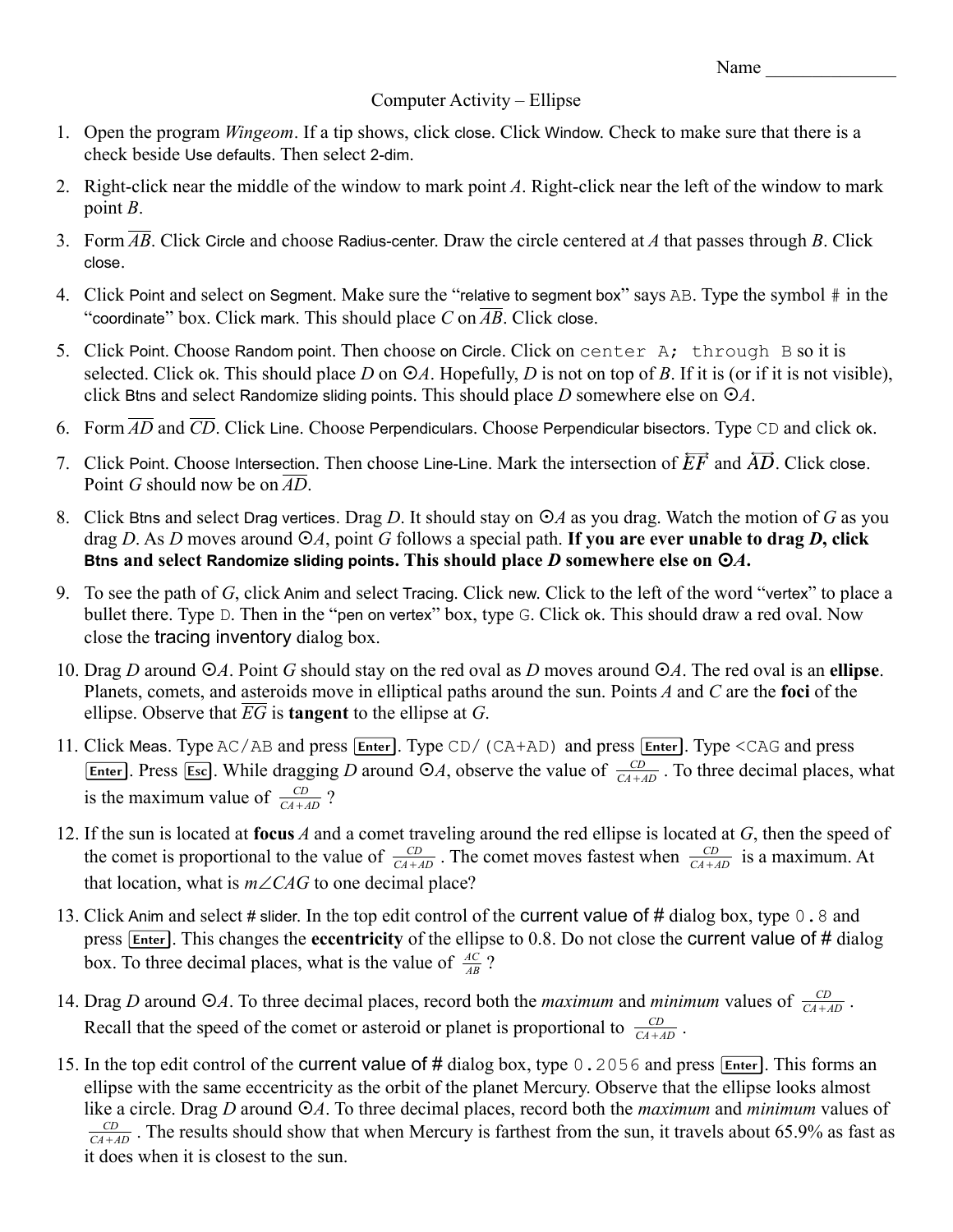# Computer Activity – Conics Introduction

- 1. Open the program *Wingeom*. If a tip shows, click close. Click Window. Check to make sure that there is a check beside Use defaults. Then select 2-dim. Click Point and select Coordinates. Click mark to label *A*(0,0). Then change *y* to 1 and click mark to label  $B(0,1)$ . Change *y* to  $-1$  and click mark to label  $C(0,-1)$ . Change *y* to 0 and change *x* to  $-4\frac{1}{2}$  and click mark to label *D*( $-4\frac{1}{2}$ ,0). Point *D* should be located near (-1.3,0). Change *x* to 5# and click mark to label  $E(5#,0)$ . Point *E* should be near (3.3, 0). Click close.
- 2. Form  $\overline{CD}$ . Then click Circle and choose Radius-center. Change the "centered at" box to B. Change the "circle radius" box to AE. Click draw to form the circle centered at *B* that has a radius of *AE*. Click close.
- 3. Click Line and select Parallels. Change the "through point" box to E. Click draw to form the line parallel to *CD* that passes through *E*. Do not click close. This way the draw parallel dialog box will be available later.
- 4. Click Point. Choose Intersection. Then choose Line-Line. Change the first "line" box to YY. In *Wingeom*, you can use the name YY to refer to the *y*-axis. The second "line" box should say EG. Click mark. Click close.
- 5. In the draw parallel dialog box, change the "parallel to" box to XX and the "through point" box to H. Click draw to form the line parallel to the *x*-axis that passes through *H*. Click close.
- 6. Click Point. Choose Intersection. Then choose Line-Circle. Change the "line" box to HI. Click on center B; through  $F$  so it is selected. Click mark to label the intersection points  $K$  and  $J$ . Click close.
- 7. Click Meas. Type AD/AC and press Enter]. Type H and press Enter]. Press Esc]. The *y*-coordinate of *H* should be 2.5. What is the value of  $\frac{AD}{AC}$  to three decimal places?
- 8. Click Anim and select # slider. In the top edit control of the current value of # dialog box, type -1 and press Enter]. This should make OB really large. What is the new *y*-coordinate of *H*? Do not close any "slider" dialog box until the end of this activity.
- 9. In the 2nd line of the dialog box is a "slider." While pressing down on the arrow at the *right* of the "slider", observe points *K* and *J*. Do not be alarmed if *K* and *J* disappear for a while! They should reappear if you hold down the slider long enough. Once the "slider" stops sliding, press the arrow at the *left* of the slider and again observe *K* and *J*. Keep pressing on the left arrow until *K* and *J* appear near the bottom of the window. To see the paths of *K* and *J*, click Anim and select Tracing. Click new. A bullet should be to the left of #. Change steps to 787. Change low to  $-1.4$  and change high to 1.4. Then in the "pen on vertex" box, type K. Click ok. This should draw two red curves. Now click new in the tracing inventory dialog box. This time, change the "pen on vertex" box to J. Again, change steps to  $787$ , change low to  $-1.4$  and change high to 1.4. Click ok. This should add red curves to the right side of the window. Now close the tracing inventory dialog box.
- 10. The curves traced by *K* and *J* are part of a **hyperbola**. Because of inaccuracies, part of the hyperbola may be missing where it crosses the *y*-axis. A hyperbola has two **branches**. Points *K* and *J* should be on the lower branch of the hyperbola. What is the value of *y* where the lower branch of the hyperbola crosses the *y*-axis?
- 11. Hold down the arrow on the *right* of the # slider and watch *K* and *J* follow the path of the hyperbola. Then click the arrow on the *left* of the # slider until the *y*-coordinate of *H* is 1.5. Click Anim and select \$ slider. In the top edit control of the current value of  $$$  dialog box, type 0.25 and press Enter. This draws a red **parabola**. To one decimal place, write an estimate for the value of *y* where the parabola crosses the *y*-axis.
- 12. Click the arrow on the *left* of the \$ slider until the value of \$ is 0.18. This draws an **ellipse**. The value of  $\frac{AD}{AC}$ is the **eccentricity** of the ellipse. What is that value to two decimal places?
- 13. Click the arrow on the *right* of the \$ slider and watch the curve change from an **ellipse** to a **parabola** to a **hyperbola**. What is the eccentricity of the hyperbola when its lower branch crosses the *y*-axis at *C*(0, -1)?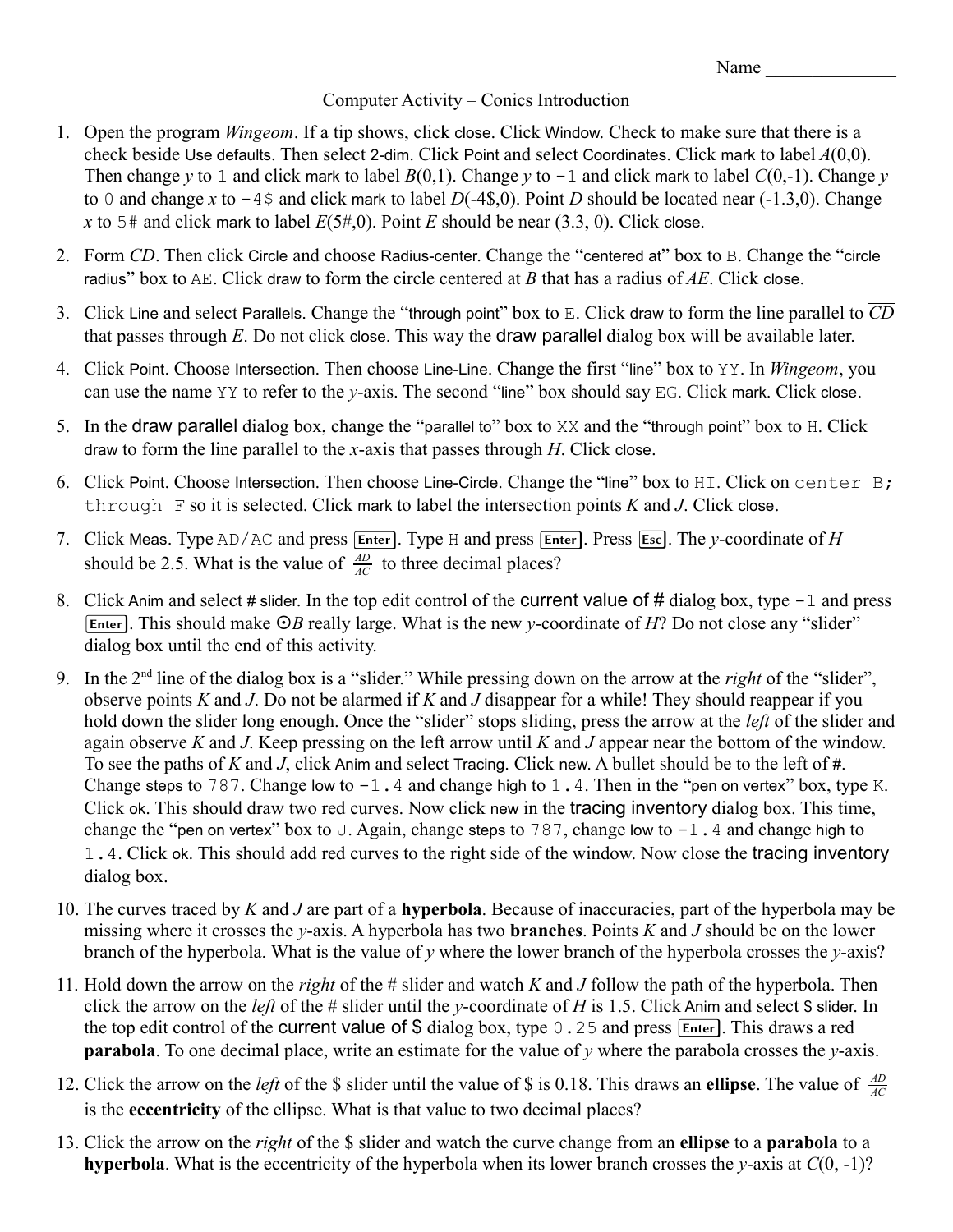Computer Activity – The Unit Circle and Sine and Cosine



- 1. Consider a cone that continues forever both up and down. The *Circle* illustration shows a portion of such a cone. If the cone is sliced using a horizontal plane, then the intersection of the plane and the cone forms a **circle**. This can be seen on the top of the *Circle* illustration. If the plane is tilted a little bit, then the intersection of the plane and the cone forms an **ellipse**. This can be seen at the top of the *Ellipse* illustration. If the slicing plane is tilted so that it is at the same angle as the side of the cone, then the intersection of the plane and the cone forms a **parabola**. Part of a parabola can be seen at the top of the *Parabola* illustration. Since the cone continues forever upward, the parabola also continues forever upward. If the plane slices both the top and bottom portions of the cone, then the intersection forms a **hyperbola**. The hyperbola consists of two branches. The hyperbola continues forever both up and down. Part of a hyperbola is visible on the right of the *Hyperbola* illustration. The circle, ellipse, parabola, and hyperbola are **conic sections**. This activity focuses on the circle. Open the program *Wingeom*. If a tip shows, click close. Click Window. Check to make sure that there is a check beside Use defaults. Then select 2-dim. Click Point and select Coordinates. Click mark to label  $A(0,0)$ . Then change x to 1 and click mark to label  $B(1,0)$ . Click close.
- 2. Click Circle and select Radius-center. Draw the circle centered at *A* that passes through *B*. Click close. To zoom, press  $\lceil \text{Page} \rceil$  (*Page Up*) on the keyboard. Keep pressing  $\lceil \text{Page} \rceil$  until the circle almost fills the window.
- 3. Click Anim and select # slider. In the top edit control of the current value of # dialog box, type -360 and press **Enter**. Change it to 360 and press **Enter**. Change it to 30 and press **Enter**. Do not close this dialog box. Click Point and select on Circle. For the coordinate, type the symbol #. Click mark. Click close.
- 4. Form AC. Click Meas. Type # and press  $\boxed{\mathsf{Enter}}$ . Type [x](C) and press  $\boxed{\mathsf{Enter}}$ . Type [y](C) and press Enter]. Press [Esc]. The value of [x](C) is the *x*-coordinate of *C* and is the **cosine** of  $m\angle BAC$ . The value of [y](C) is the *y*-coordinate of *C* and is the **sine** of  $m\angle BAC$ . The measurements should show that 0.5 is the *y*-coordinate of *C*. Write the *x*-coordinate of *C* to 3 decimal places.
- 5. Use the top edit control of the current value of  $\#$  dialog box to change the value of  $\#$  to 150. Press  $[Enter]$ . To 3 decimal places, write both the *x*- and *y*-coordinates of *C*. Remember that these values are the *cosine* and *sine* of  $m\angle BAC$ .
- 6. Change the value of # to 210 and press  $\boxed{\text{Enter}}$ . To 3 decimal places, write the *cosine* and *sine* of  $m\angle BAC$ .
- 7. Change the value of # to 330 and press  $\boxed{\text{Enter}}$ . To 3 decimal places, write the *cosine* and *sine* of  $m\angle BAC$ .
- 8. Click Anim and select Graph window. This should display a new window. In that new window, click Graph and select Inventory. Click on [y](C) to select it. Click new. Change steps to 721, low to  $-360$ , and high to 360. Click ok. Then close the tracing inventory dialog box. Change the value of # to 45 and press  $\boxed{\text{Enter}}$ . The graph window should show a curve with a cursor shaped like a plus sign on the curve. This curve plots the value of  $[y](C)$ . That is, it plots the *sine* of  $m\angle BAC$ . To place the cursor at a high point on the curve, change the value of # to 90 and press  $\boxed{\text{Enter}}$ . To 3 decimal places, what is the sine of  $m\angle BAC$ ?
- 9. In the 2nd line of the current value of # dialog box is a "slider." Click on the arrow to the *right* of the slider until the cursor is on the horizontal axis. To 3 decimal places, what is the sine of  $m\angle BAC$ ?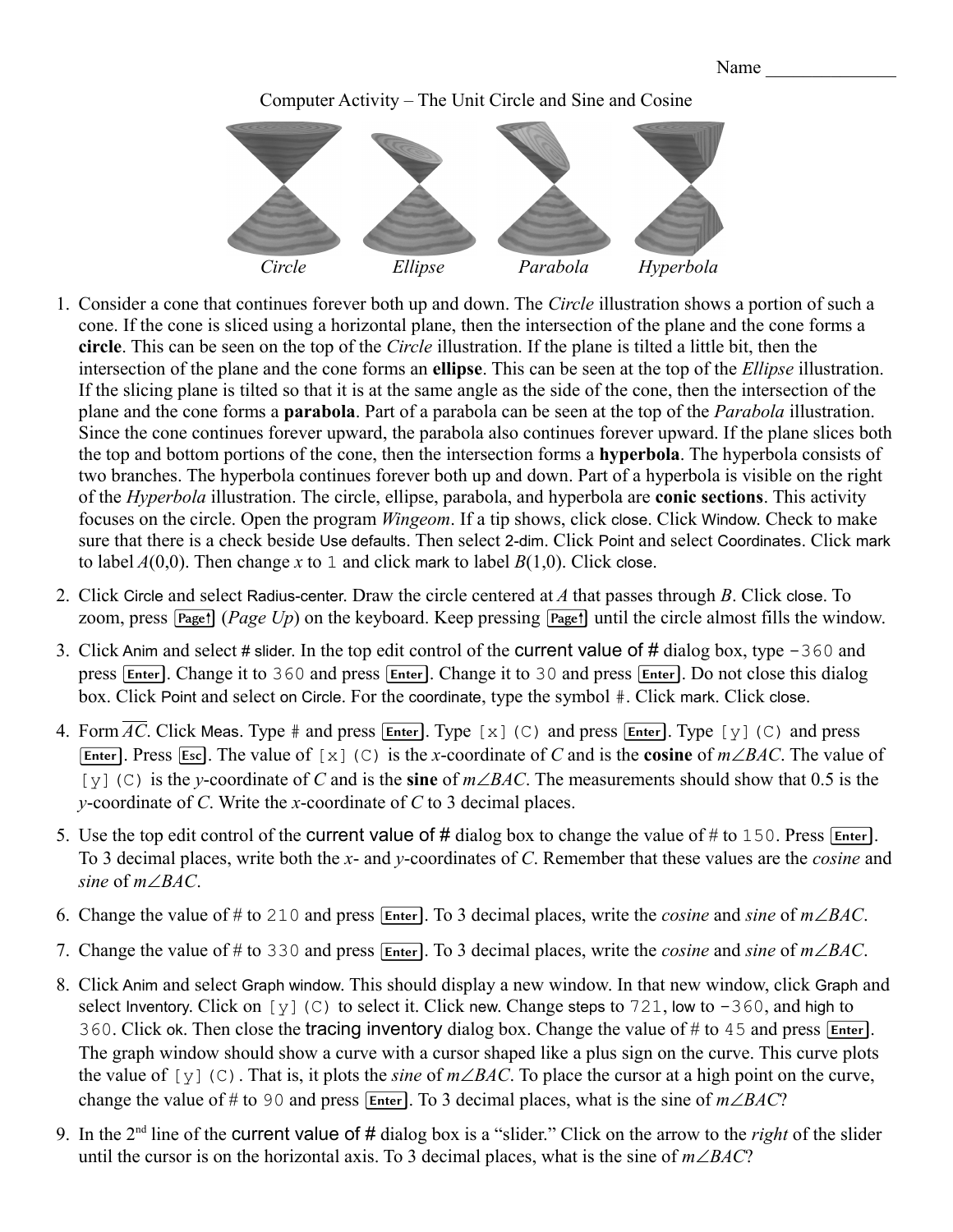## Computer Activity – Linkage Introduction

- 1. Open the program *Wingeom*. If a tip shows, click close. Click Window. Check to make sure that there is a check beside Use defaults. Then select 2-dim. Click Point and select Coordinates. Click mark to label *A*(0,0). Then change *x* to  $-4$  and click mark to label *B*( $-4,0$ ). Change *x* to 3.5 and click mark to label *C*(3.5,0). Change *x* to  $-2$  and click mark to label  $D(-2,0)$ . Click close. Press  $\overline{C_{tr}}$  +A to make the axes disappear.
- 2. Click Circle and choose Radius-center. Draw the circle centered at *B* that passes through *D*. Then draw the circle centered at *A* that passes through *C*. **Do not click close**.
- 3. Click Point and choose on Circle. Change center-pt to BD and change coordinate to 360#. Click mark. Click close. Now draw the circle centered at *E* that has a radius of 3. **Do not click close**.
- 4. Click Point. Choose Intersection. Then choose Circle-Circle. In the top box select center A; through C and in the bottom box select center E; through F. Click mark. Click close.
- 5. Now draw the circle centered at *H* that has a radius of 5. Then draw the circle centered at *C* that has a radius of 2. Click close.
- 6. Click Point. Choose Intersection. Then choose Circle-Circle. In the top box select center H; through I and in the bottom box select center C; through J. Click mark. Click close.
- 7. Click Edit. Choose Delete. Then choose Circle. Select center A; through C and click delete. Select center E; through F and click delete. Select center H; through I and click delete. Select center C; through J and click delete. Click close.
- 8. Click Edit. Choose Delete. Then choose Point. Type DGFIJ and click ok.
- 9. Click Transf and choose Mirror. Change vertices to H and change in mirror to KL. Click draw. Click close. Then form  $\overline{BE}$ ,  $\overline{EH}$ ,  $\overline{HA}$ ,  $\overline{HL}$ ,  $\overline{HK}$ ,  $\overline{KC}$ ,  $\overline{LC}$ ,  $\overline{LH}'$ , and  $\overline{KH'}$ .
- 10. Click Anim and select Tracing. Click new. Change pen on vertex to H'. Click ok. This should draw a vertical red segment through *H'*. Now close the tracing inventory dialog box. Click File and select Save As. Save using a name you will remember. This way you can recover your work if *Wingeom* crashes.
- 11. Click Anim and select # slider. *Never close this dialog box during this activity*. Click cycle and watch point *E* move around *B* as *H'* moves up and down on the red line segment. **While an animation is in progress, do not move the mouse**. If *Wingeom* crashes, check with your teacher about running it in compatibility mode for Windows XP (Service Pack 3). To stop the motion, press  $\overline{Q}$  on the keyboard. This design shows one way to create a mechanical linkage that uses pivoting rods to convert circular motion of *E* to back-and-forth linear motion of *H'* without using a sliding connection. A device of this type can also convert back-and-forth linear motion into circular motion.
- 12. If you haven't yet done so, press **Q**. Click Meas. Type 360# and press **Enter**. Type H' and press **Enter**. Type HK and press Enter]. Type H'K and press Enter]. Press Esc]. In the top edit control of the current value of # dialog box, type 0 and press  $[Enter]$ . The coordinates of *H'* should be near (6.5, 1.69). In the 2<sup>nd</sup> line of the dialog box is a "slider." Click on the arrow to the *right* of the slider while watching the *y*-coordinate of *H'*. To two decimal places, what is the smallest value for the *y*-coordinate?
- 13. Continue to click on the arrow to the *right* of the slider while watching the *y*-coordinate of *H'*. To two decimal places, what is the largest value for the *y*-coordinate?
- 14. In the current value of # dialog box, click cycle. Observe that *HKH'L* is always a parallelogram. What special type of parallelogram is *HKH'L*?
- 15. Observe that *HKCL* is not a parallelogram. What special type of quadrilateral is *HKCL*?

Before exiting *Wingeom*, be sure to stop any animation by pressing Q.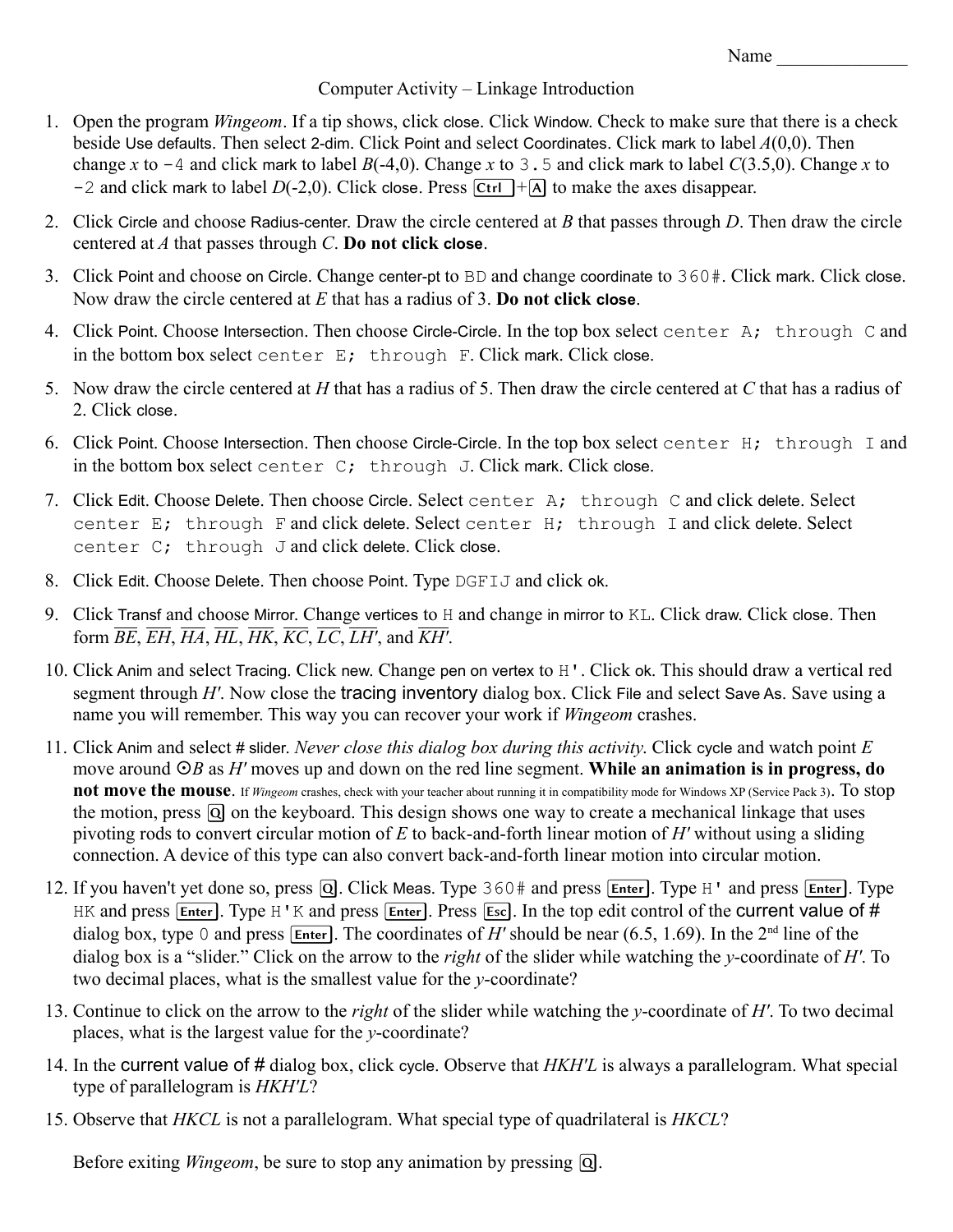Computer Activity – Linkage Surprise

- 1. Open the program *Wingeom*. If a tip shows, click close. Click Window. Check to make sure that there is a check beside Use defaults. Then select 2-dim. Click Point and select Coordinates. Click mark to label *A*(0,0). Then change *x* to  $-\frac{1}{6}$  and click mark to label *B*( $-\frac{6}{6}$ ,0). Point *B* should be near ( $-0.5$ , 0). Change *x* to  $-\frac{6}{6}$ + $\frac{6}{5}$  and click mark to label  $C(-%+\$,0)$ . Point *C* should be near (-0.2,0). Click close. Press  $\overline{C_{tr1}}$  +A so the axes disappear.
- 2. Click Anim and select \$ slider. In the top edit control of the current value of \$ dialog box, type 3.5 and press . **Do not close any slider dialog box**. Click Anim and select @ slider. In the top edit control of the current Enter value of  $@$  dialog box, type  $3.6$  and press  $[Enter]$ . Click Anim and select & slider. In the top edit control of the current value of & dialog box, type 4 and press **Enter**). Click Anim and select % slider. In the top edit control of the current value of % dialog box, type  $4$  and press  $\boxed{\text{Enter}}$ .
- 3. Click Circle and choose Radius-center. Draw the circle centered at *B* that passes through *C*. Then draw the circle centered at *A* that has a radius of @. **Do not click close**.
- 4. Click Point and choose on Circle. Change center-pt to BC and change coordinate to 360#. Click mark. Click close. Now draw the circle centered at *E* that has a radius of &. Click close.
- 5. Click Point. Choose Intersection. Then choose Circle-Circle. In the top box select center A; through D and in the bottom box select center E; through F. Click mark. Click close. Click Edit. Choose Delete. Then choose Circle. Select each circle and then click delete until all three circles are deleted from the diagram. Click close. Click Edit. Choose Delete. Then choose Point. Type CDFG and click ok.
- 6. Form *BE*, *EH*, and *HA*. Click Point and choose on Segment. Change relative to segment to EH and change coordinate to ? and then click mark. Click close. Click Anim and select Tracing. Click new. Change pen on vertex to C. Click ok. This should draw a red curve through *C*. Now close the tracing inventory dialog box. Click File and select Save As. Save using a name you can remember.
- 7. Click Anim and select # slider. Click cycle and watch point *E* move in a circular path around *B* as *C* follows the path of the red curve. **Do not move the mouse during the animation**. If *Wingeom* crashes, check with your teacher about running it in compatibility mode for Windows XP (Service Pack 3). To stop the motion, press Q on the keyboard. This design shows a way to make a mechanical linkage consisting of only three rods such that a point on the middle rod traces out an intriguing path as another rod rotates with simple circular motion. Press Q if you haven't yet.
- 8. Click Meas. Type 360# and press Enter]. Type <BEH and press Enter]. Type C and press Enter]. Press Esc].
- 9. In the top edit control of the current value of  $\#$  dialog box, type 0.1 and press  $[Enter]$ . The display should show that  $m\angle BEH \approx 20.7^\circ$ . In the 2<sup>nd</sup> line of the dialog box is a "slider." Click the arrow to the *right* of the slider while watching the *y*-coordinate of *C*. To two decimal places, what is the *y*-coordinate of *C* when *C* is at its lowest point?
- 10. Click Anim and select ? slider. In the top edit control of the current value of ? dialog box, type 1.5 and press . The bottom part of the resulting red curve is not drawn accurately because of how rapidly *C* travels that Enter path. In the current value of # dialog box, click cycle and observe the motion of *C* as it travels completely around the red curve. To stop the motion, press  $\overline{Q}$  on the keyboard. In the top edit control of the current value of # dialog box, type 0 and press [*Enter*]. The display should show  $m\angle BEH \approx 145.3^{\circ}$ . While watching the *y*-coordinate of *C*, click the arrow to the right of the slider. To one decimal place, what is the *y-*coordinate of *C* when *C* is at its highest point?
- 11. Change the value of \$ to 6 and press  $[Enter]$ . Change the value of  $@$  to 7 and press  $[Enter]$ . Change the value of & to 8.9 and press  $\overline{E}$  Enter]. Change the value of ? to 0.2 and press  $\overline{E}$  nter]. Change the value of # to 0 and press . The red curve should be indented and *C* should be at the indented part of the curve. While observing Enter $m\angle BEH$ , click the *right* arrow in the current value of # dialog box. To the nearest degree, what is the smallest value of  $m\angle BEH$ ?